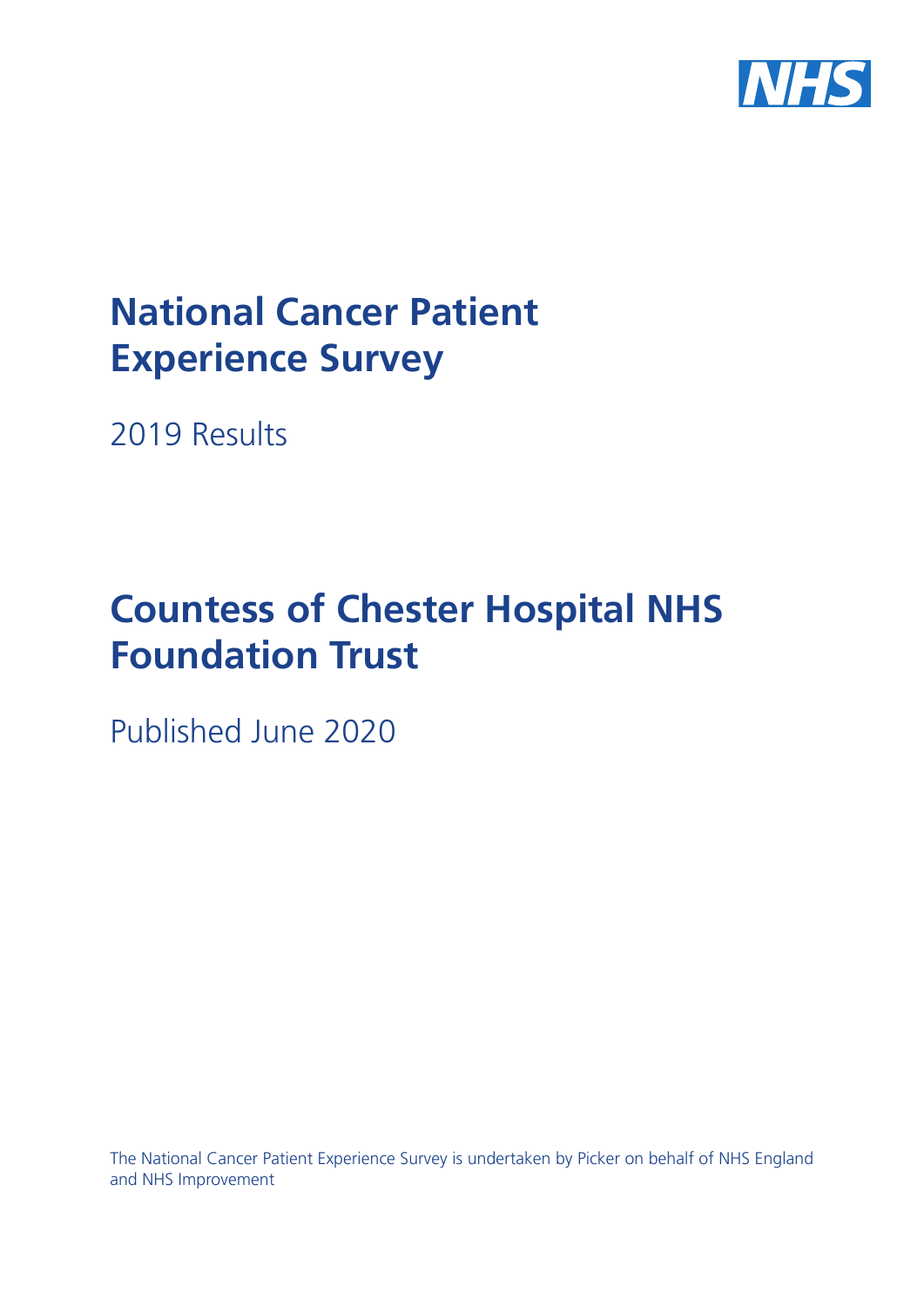# **Executive Summary** Case Mix Adjusted scores

#### **Cancer Dashboard Questions**

The following seven questions are included in phase 1 of the Cancer Dashboard developed by Public Health England and NHS England:

Q61. Patient's average rating of care scored from very poor to very good

|                                                                                                                   | 8.8 |  |
|-------------------------------------------------------------------------------------------------------------------|-----|--|
| 74%<br>Q18. Patient definitely involved as much as they wanted in decisions about care and treatment              |     |  |
| Q19. Patient given the name of a CNS who would support them through their treatment                               |     |  |
| 86%<br>Q20. Patient found it very or quite easy to contact their CNS                                              |     |  |
| Q39. Patient always felt they were treated with respect and dignity while in hospital                             |     |  |
| Q41. Hospital staff told patient who to contact if worried about condition or treatment after<br>leaving hospital |     |  |
| Q55. General practice staff definitely did everything they could to support patient during<br>57%<br>treatment    |     |  |

### **Questions Outside Expected Range**

|                                                                                                  | 2019 Score | Case Mix Adjusted Scores<br>Upper<br>Lower<br>Expected<br>Expected<br>Range<br>Range<br>49%<br>64%<br>75%<br>87%<br>83%<br>61%<br>20%<br>41% | National<br>Score |     |
|--------------------------------------------------------------------------------------------------|------------|----------------------------------------------------------------------------------------------------------------------------------------------|-------------------|-----|
| Q17. Patient definitely told about side effects that could affect them in the future             | 46%        |                                                                                                                                              |                   | 57% |
| Q18. Patient definitely involved as much as they wanted in decisions about care and<br>treatment | 74%        |                                                                                                                                              |                   | 81% |
| Q32. Patient's family or someone close definitely felt able to talk to a doctor                  | 60%        |                                                                                                                                              |                   | 72% |
| Q60. Someone discussed with patient whether they would like to take part in cancer<br>research   | 14%        |                                                                                                                                              |                   | 30% |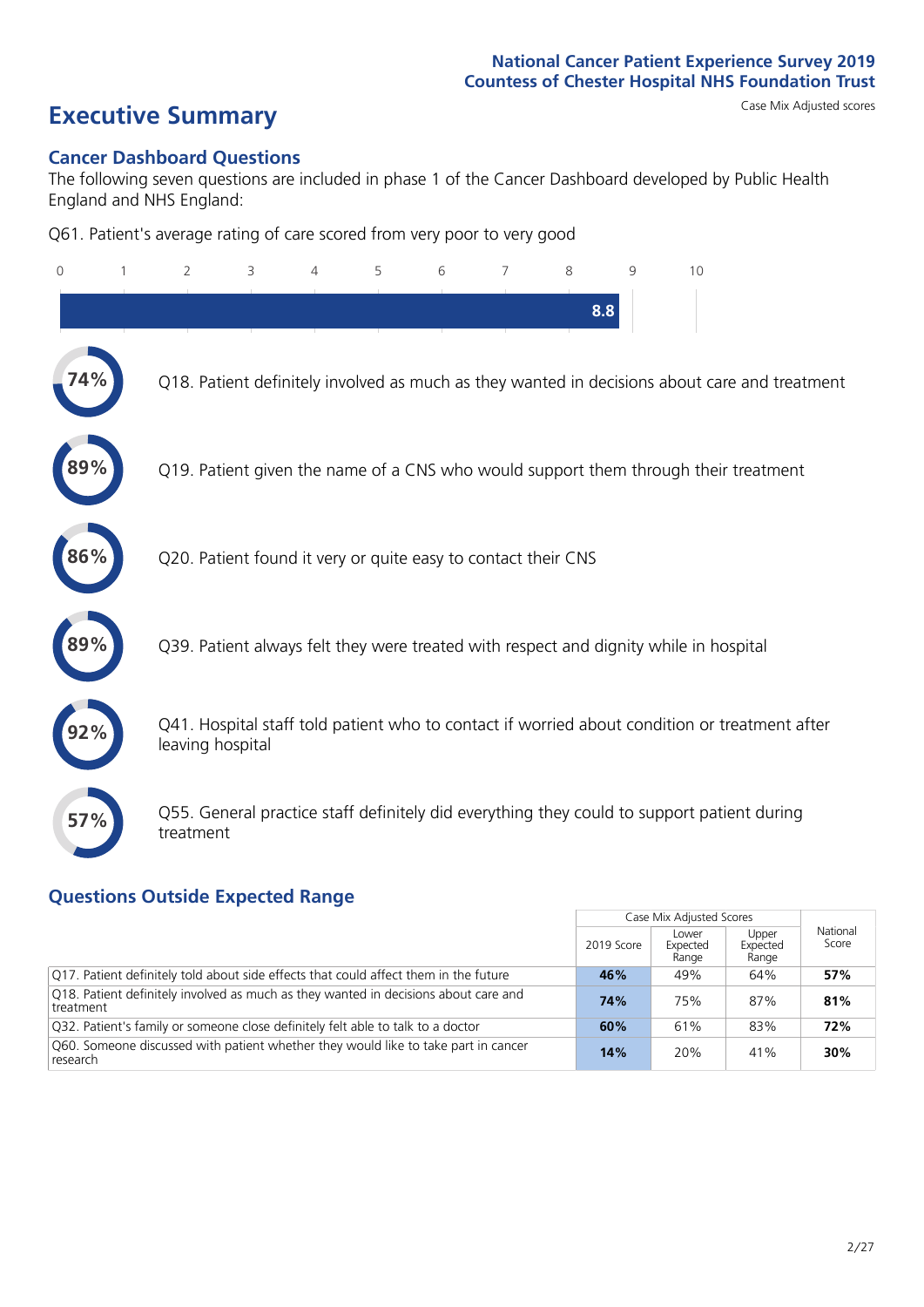## **Introduction**

The National Cancer Patient Experience Survey 2019 is the ninth iteration of the survey first undertaken in 2010. It has been designed to monitor national progress on cancer care; to provide information to drive local quality improvements; to assist commissioners and providers of cancer care; and to inform the work of the various charities and stakeholder groups supporting cancer patients.

The survey was overseen by a national Cancer Patient Experience Advisory Group. This Advisory Group set the principles and objectives of the survey programme and guided questionnaire development. The survey was commissioned and managed by NHS England. The survey provider, Picker, is responsible for designing, running and analysing the survey.

The 2019 survey involved 143 NHS Trusts. Out of 111,366 people, 67,858 people responded to the survey, yielding a response rate of 61%.

# **Methodology**

#### **Eligibility, eldwork and survey methods**

The sample for the survey included all adult (aged 16 and over) NHS patients, with a confirmed primary diagnosis of cancer, discharged from an NHS Trust after an inpatient episode or day case attendance for cancer related treatment in the months of April, May and June 2019. The fieldwork for the survey was undertaken between December 2019 and March 2020.

As in the previous four years, the survey used a mixed mode methodology. Questionnaires were sent by post, with two reminders where necessary, but also included an option to complete the questionnaire online. A Freephone helpline and email was available for respondents to opt out, ask questions about the survey, enable them to complete their questionnaire over the phone and provide access to a translation and interpreting facility for those whose first language was not English.

#### **Case-mix adjustment**

Both unadjusted and adjusted scores are presented in this report. Case-mix adjusted scores allows us to account for the impact that differing patient populations might have on results. By using the case-mix adjusted estimates we can obtain a greater understanding of how a Trust is performing given their patient population. The factors taken into account in this case-mix adjustment are gender, age, ethnic group, deprivation, and tumour group.

#### **Scoring methodology**

Fifty-two questions from the questionnaire are scored as these questions relate directly to patient experience. For all but one question (Q61), scores are presented as the percentage of positive responses out of all scored responses. For Q61, respondents rate their overall care on a scale of 0 to 10, of which the average was calculated for this question's presented score. The percentages in this report have been rounded to the nearest percentage point. Therefore, in some cases the figures do not appear to add up to 100%.

#### **Statistical significance**

In the reporting of 2019 results, appropriate statistical tests have been undertaken to identify unadjusted scores for which the change over time is 'statistically significant'. Thirty-seven scored questions in 2019 have been compared with those of 2018 and a statistically significant change between the two years has been reported where identified.

For the scored questions that are comparable beyond 2018, statistically significant change over the five years has also been reported where identified. A statistically significant difference means that the change in the result is very unlikely to have occurred by sampling variation.

#### **Suppression**

#### **Question-level suppression**

For scores where the base size per question is  $<$ 21, the score will be suppressed and replaced with an asterisk (\*). The base size will include neutral response options.

#### **Double suppression**

If any group within a particular sub-group breakdown (such as the tumour group breakdown) has <21 responses, then the figure for this particular group is suppressed and replaced with an asterisk (\*). If there is only one group within the sub-group breakdown that has <21 respondents, and is therefore suppressed, the group with the next lowest number of respondents is also supressed and replaced with an asterisk (\*) (regardless if it is greater than or less than 21).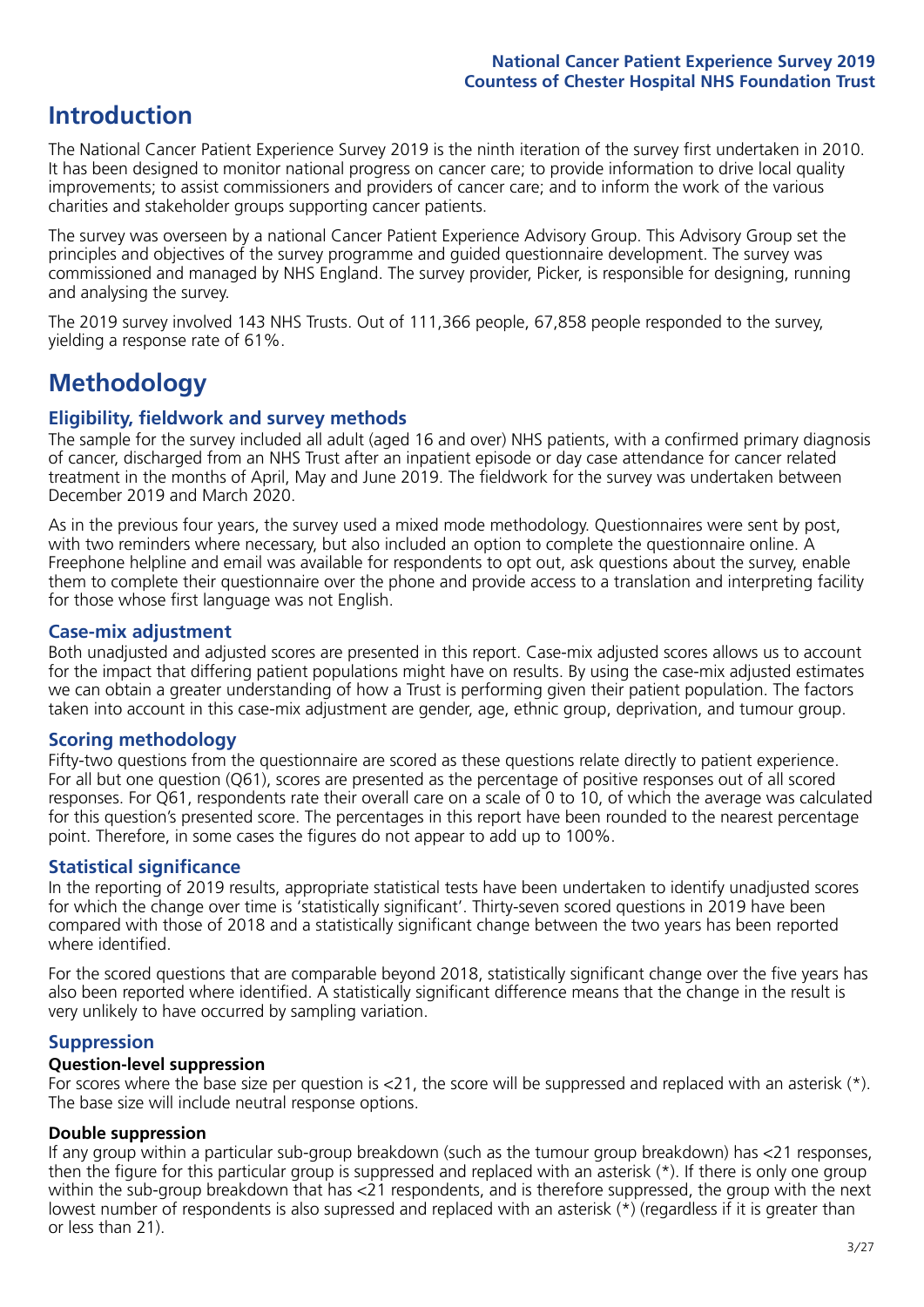# **Understanding the results**

This report shows how this Trust scored for each question in the survey, compared with national results and previous year's results. It is aimed at helping individual Trusts to understand their performance and identify areas for local improvement. Below is a description of the type of results presented within this report and how to understand them.

#### **Expected range charts**

The expected range charts in this report show a bar with the lowest and highest score received for each question nationally. Within this bar, an expected range is given (in grey) and a black diamond represents the actual score for this Trust.

Trusts whose score is above the upper limit of the expected range (in the dark blue) are positive outliers, with a score statistically significantly higher than the national mean. This indicates that the Trust performs better than what Trusts of the same size and demographics are expected to perform. The opposite is true if the score is below the lower limit of the expected range (in the light blue); these are negative outliers. For scores within the expected range (in the grey), the score is what we would expect given the Trust's size and demographics.

#### **Comparability tables**

The comparability tables show the 2018 and 2019 unadjusted scores for this Trust for each scored question. If there is a significant change from 2018 and 2019 or overall from 2015 to 2019, an arrow will be presented for the direction of change. The adjusted 2019 score will also be presented for each scored question along with the lower and upper expected range and national score. Scores above the upper limit of the expected range will be highlighted dark blue, scores below the lower limit of the expected range will be highlighted light blue, and scores within the lower and upper limit of the expected ranges will be highlighted grey.

#### **Tumour type tables**

The tumour type tables show the unadjusted scores for each scored question for each of the 13 tumour groups. The national score for that tumour group is also shown. Unadjusted scores for the same tumour type across different Trusts may not be comparable, as they do not account for the impact that differing patient populations might have on results. Central nervous system is abbreviated as 'CNS' and lower gastrointestinal tract is abbreviated as 'LGT' throughout this report.

#### **Year on year charts**

The year on year charts show five columns representing the unadjusted scores of the last five years (2015, 2016, 2017, 2018 and 2019) for each scored question.

#### **Notes on specific questions**

Following the development phase of the 2019 survey, several changes were made to the questionnaire. Six scored questions were amended (Q5, Q18, Q30, Q35, Q56 and Q60) and one non-scored question (Q29) was amended that impacted the comparability of questions Q30 to Q41. Of all questions changed or impacted by change, only Q60 is presented with historical comparisons; though the results should be interpreted with caution.

#### **Unadjusted data and case-mix adjusted data**

Unadjusted data should be used to see the actual responses from patients relating to the Trust. Case-mix adjusted data, together with expected ranges, should be used to understand whether the results are significantly higher or lower than national results taking account of the patient mix.

### **Further information**

This research was carried out in accordance with the international standard for organisations conducting social research (accreditation to ISO20252:2012; certificate number GB08/74322). The 2019 survey data has been produced and published in line with the Code of Practice for Official Statistics.

For more information on the methodology, please see the Technical Document. It can be viewed along with the 2019 questionnaire and survey quidance on the website at [www.ncpes.co.uk](https://www.ncpes.co.uk/supporting-documents). For all other outputs at National, Trust, CCG and Cancer Alliance level, please see the PDF reports, Excel tables and dashboards at [www.ncpes.co.uk.](https://www.ncpes.co.uk/current-results)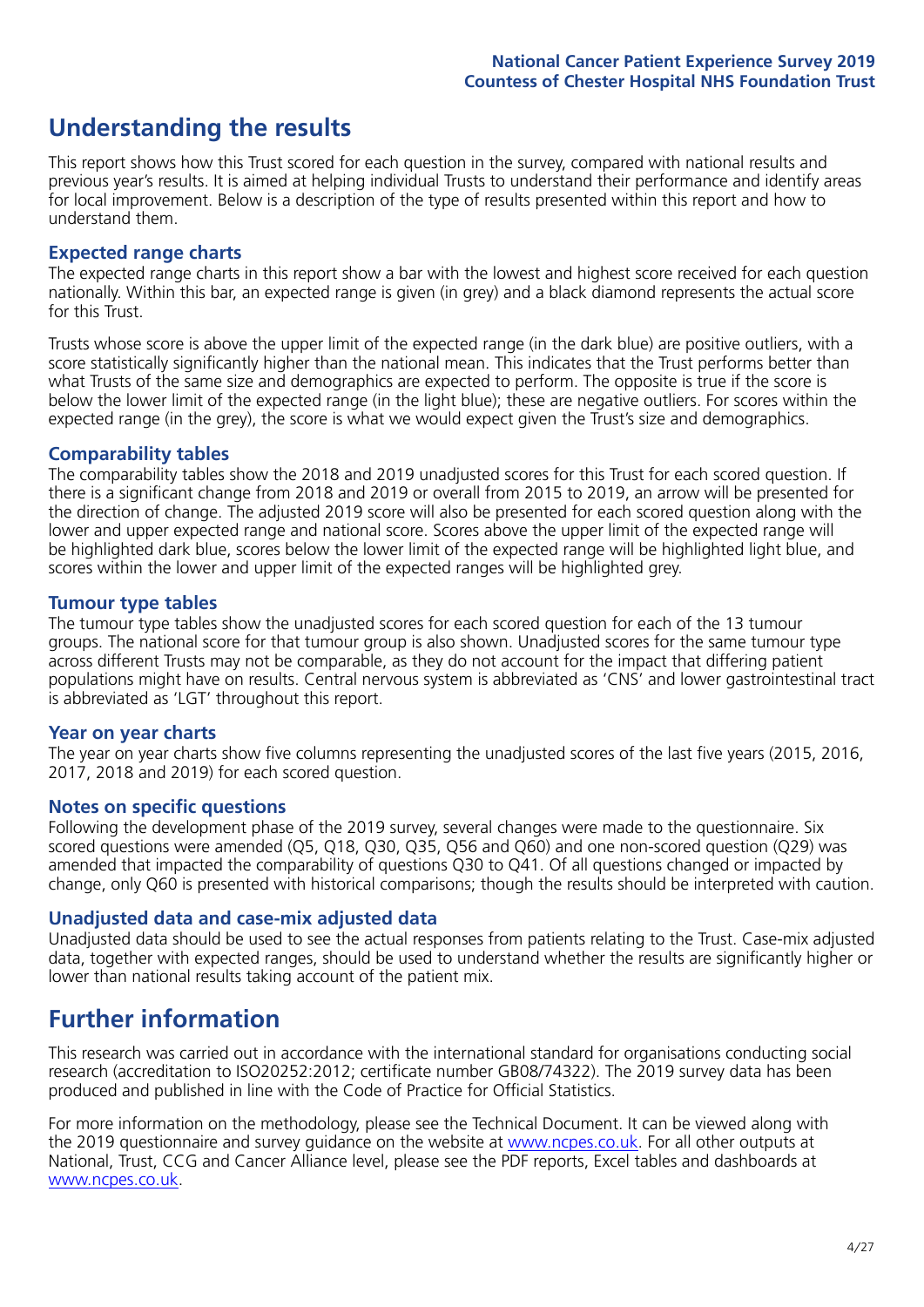### **Response Rate**

#### **Overall Response Rate**

226 patients responded out of a total of 357 patients, resulting in a response rate of 63%.

|          | Sample Size | Adjusted<br>Sample | Completed | Response Rate |
|----------|-------------|--------------------|-----------|---------------|
| Trust    | 376         | 357                | 226       | 63%           |
| National | 119,855     | 111.366            | 67.858    | 61%           |

#### **Respondents by Survey Type**

|                            | Number of<br>Respondents |
|----------------------------|--------------------------|
| Online                     | 23                       |
| Paper                      | 203                      |
| Phone                      | $\left( \right)$         |
| <b>Translation Service</b> |                          |

#### **Respondents by Tumour Group**

|                      | Number of<br>Respondents |
|----------------------|--------------------------|
| Brain / CNS          | ∩                        |
| <b>Breast</b>        | 45                       |
| Colorectal / LGT     | 19                       |
| Gynaecological       | 5                        |
| Haematological       | 55                       |
| <b>Head and Neck</b> | 4                        |
| Lung                 | $\overline{2}$           |
| Prostate             | 41                       |
| Sarcoma              | 3                        |
| Skin                 | Ω                        |
| <b>Upper Gastro</b>  | O                        |
| Urological           | 43                       |
| Other                | 9                        |

#### **Respondents by Age and Gender**

Respondents year of birth has been used to determine age. This information has been amalgamated into 8 age bands. The age and gender distribution for the Trust was as follows:

|        | Age 16-24 | Age 25-34 | Age 35-44 | Age 45-54 | Age 55-64 | Age 65-74 | Age 75-84      | Age 85+ | Total |
|--------|-----------|-----------|-----------|-----------|-----------|-----------|----------------|---------|-------|
| Male   |           |           |           |           | 21        | 44        | 64             |         | 144   |
| Female |           |           |           |           | 19        | 24        | $\lnot$<br>2.  |         | 82    |
| Total  |           |           |           |           | 40        | 68        | 9 <sup>1</sup> | 14      | 226   |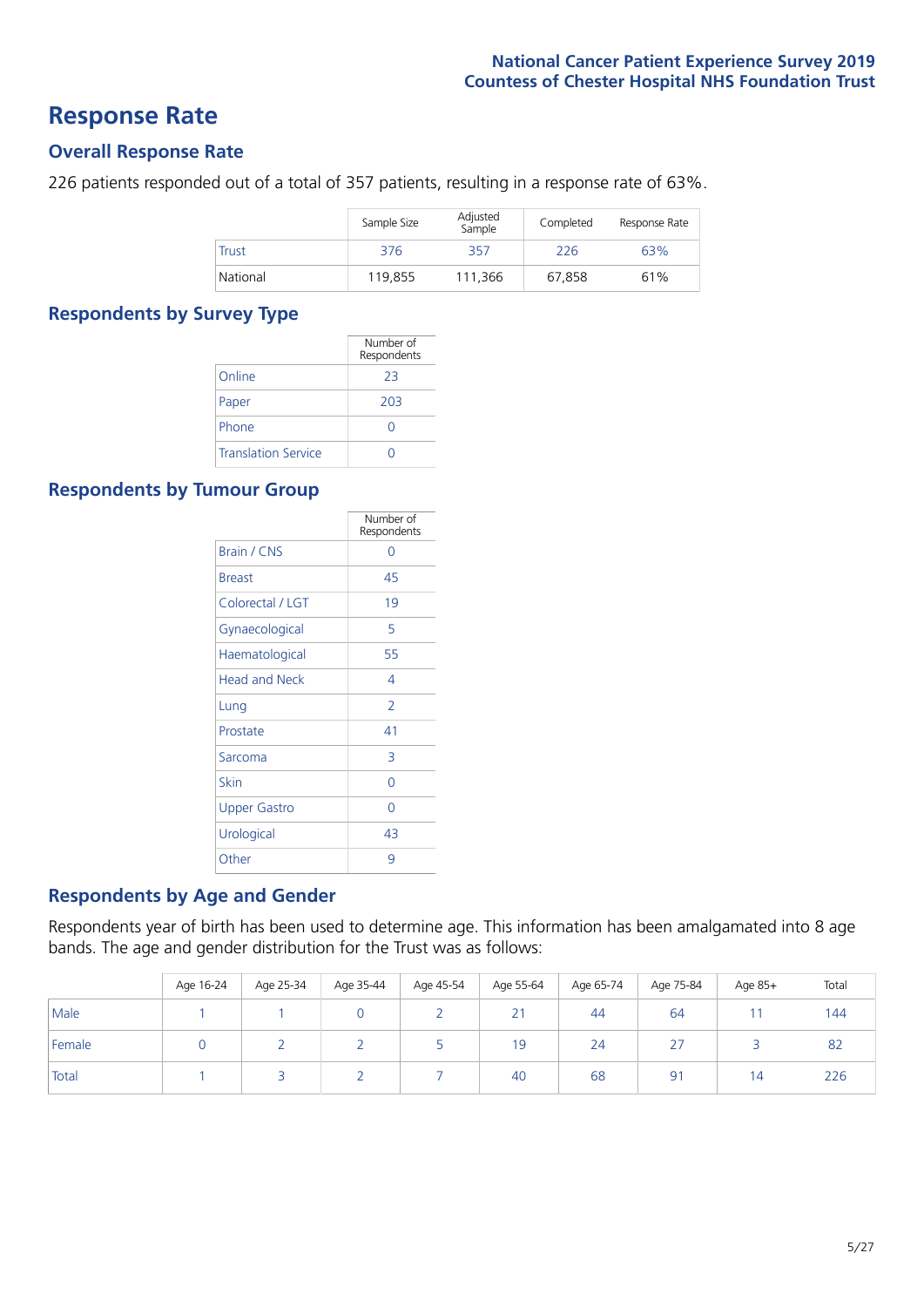# **Expected Range Charts**

| Lower Expected Range<br>Average                                                                                                                                                                                                                                                                                                                                                                                                                                                                                             |    |     | Upper Expected Range |     |     |            |            | Case Mix Adjusted Score |                   |                   |             |
|-----------------------------------------------------------------------------------------------------------------------------------------------------------------------------------------------------------------------------------------------------------------------------------------------------------------------------------------------------------------------------------------------------------------------------------------------------------------------------------------------------------------------------|----|-----|----------------------|-----|-----|------------|------------|-------------------------|-------------------|-------------------|-------------|
| <b>SEEING YOUR GP</b><br>Q1. Saw GP once or twice before being told they needed to go to<br>hospital<br>Q2. Patient thought they were seen as soon as necessary                                                                                                                                                                                                                                                                                                                                                             | 0% | 10% | 20%                  | 30% | 40% | 50%        | 60%        | 70% 80%                 | 78%               | 87%               | 90% 100%    |
| <b>DIAGNOSTIC TESTS</b><br>Q5. Received all the information needed about the test<br>Q6. The length of time waiting for the test to be done was about<br>right<br>Q7. Test results explained in completely understandable way                                                                                                                                                                                                                                                                                               | 0% | 10% | 20%                  | 30% | 40% | 50%        | 60%        | 70%                     | 80%<br>84%<br>78% | 90%               | 100%<br>97% |
| <b>FINDING OUT WHAT WAS WRONG WITH YOU</b><br>Q10. Patient told they could bring a family member or friend when<br>first told they had cancer<br>Q11. Patient felt they were told sensitively that they had cancer<br>Q12. Patient completely understood the explanation of what was<br>wrong<br>Q13. Patient given easy to understand written information about<br>the type of cancer they had                                                                                                                             | 0% | 10% | 20%                  | 30% | 40% | 50%        | 60%        | 70% 80%<br>71%          | 76%<br>76%        | 88%               | 90% 100%    |
| <b>DECIDING THE BEST TREATMENT FOR YOU</b><br>Q14. Patient felt that treatment options were completely explained<br>Q15. Patient felt possible side effects were definitely explained in<br>an understandable way<br>Q16. Patient definitely given practical advice and support in dealing<br>with side effects of treatment<br>Q17. Patient definitely told about side effects that could affect<br>them in the future<br>Q18. Patient definitely involved as much as they wanted in<br>decisions about care and treatment | 0% | 10% | 20%                  | 30% | 40% | 50%<br>46% | 60%<br>61% | 70%<br>67%<br>74%       | 80%<br>80%        |                   | 90% 100%    |
| <b>CLINICAL NURSE SPECIALIST (CNS)</b><br>Q19. Patient given the name of a CNS who would support them<br>through their treatment<br>Q20. Patient found it very or quite easy to contact their CNS<br>Q21. Patient got understandable answers to important questions<br>all or most of the time                                                                                                                                                                                                                              | 0% | 10% | 20%                  | 30% | 40% | 50%        | 60%        | 70%                     | 80%               | 89%<br>86%<br>87% | 90% 100%    |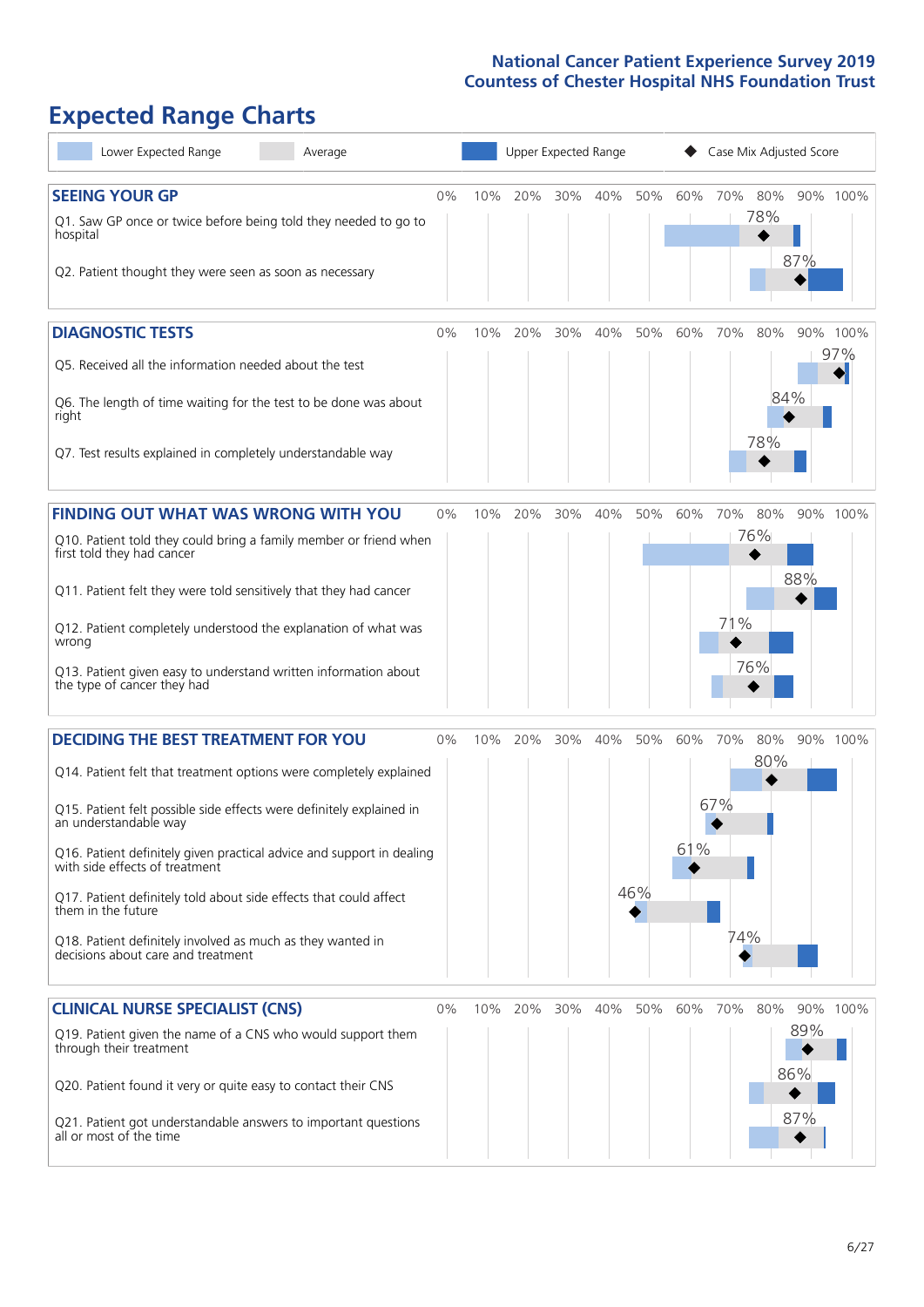# **Expected Range Charts**

| Lower Expected Range<br>Average                                                                                                                   |     | Upper Expected Range<br>Case Mix Adjusted Score |     |            |     |            |                 |  |  |
|---------------------------------------------------------------------------------------------------------------------------------------------------|-----|-------------------------------------------------|-----|------------|-----|------------|-----------------|--|--|
| <b>SUPPORT FOR PEOPLE WITH CANCER</b><br>0%<br>Q22. Hospital staff gave information about support or self-help                                    | 10% | 20%                                             | 30% | 40%<br>50% | 60% | 70%<br>80% | 90% 100%<br>86% |  |  |
| groups for people with cancer<br>Q23. Hospital staff discussed or gave information about the impact<br>cancer could have on day to day activities |     |                                                 |     |            |     | 81%        |                 |  |  |
| Q24. Hospital staff gave information on getting financial help or<br>possible benefits                                                            |     |                                                 |     |            | 56% |            |                 |  |  |
| Q25. Hospital staff told patient they could get free prescriptions                                                                                |     |                                                 |     |            |     | 77%        |                 |  |  |
| <b>OPERATIONS</b><br>0%                                                                                                                           | 10% | 20%                                             | 30% | 40%<br>50% | 60% | 70%<br>80% | 90% 100%        |  |  |
| Q27. Beforehand, patient had all the information needed about the<br>operation                                                                    |     |                                                 |     |            |     |            | 93%             |  |  |
| Q28. Afterwards, staff completely explained how operation had<br>gone in understandable way                                                       |     |                                                 |     |            |     | 74%        |                 |  |  |
| <b>HOSPITAL CARE AS AN INPATIENT</b><br>0%                                                                                                        | 10% | 20%                                             | 30% | 40%<br>50% | 60% | 70%<br>80% | 90% 100%        |  |  |
| Q30. Hospital staff didn't talk in front of patient as if patient wasn't<br>there                                                                 |     |                                                 |     |            |     | 81%        |                 |  |  |
| Q31. Patient had confidence and trust in all doctors treating them                                                                                |     |                                                 |     |            |     | 76%        |                 |  |  |
| Q32. Patient's family or someone close definitely felt able to talk to<br>a doctor                                                                |     |                                                 |     |            | 60% |            |                 |  |  |
| Q33. Patient had confidence and trust in all the ward nurses<br>treating them                                                                     |     |                                                 |     |            |     | 79%        |                 |  |  |
| Q34. Patient thought there were always or nearly always enough<br>nurses on duty to care for them                                                 |     |                                                 |     |            | 56% |            |                 |  |  |
| Q35. All hospital staff asked patient what name they prefer to be<br>called by                                                                    |     |                                                 |     |            | 62% |            |                 |  |  |
| Q36. Patient always given enough privacy when discussing<br>condition or treatment                                                                |     |                                                 |     |            |     |            | 83%             |  |  |
| Q37. Patient definitely found hospital staff to discuss worries or<br>fears during their inpatient visit                                          |     |                                                 |     | 45%        |     |            |                 |  |  |
| Q38. Hospital staff definitely did everything they could to help<br>control pain                                                                  |     |                                                 |     |            |     |            | 84%             |  |  |
| Q39. Patient always felt they were treated with respect and dignity<br>while in hospital                                                          |     |                                                 |     |            |     |            | 89%             |  |  |
| Q40. Patient given clear written information about what should or<br>should not do after leaving hospital                                         |     |                                                 |     |            |     | 80%        |                 |  |  |
| Q41. Hospital staff told patient who to contact if worried about<br>condition or treatment after leaving hospital                                 |     |                                                 |     |            |     |            | 92%             |  |  |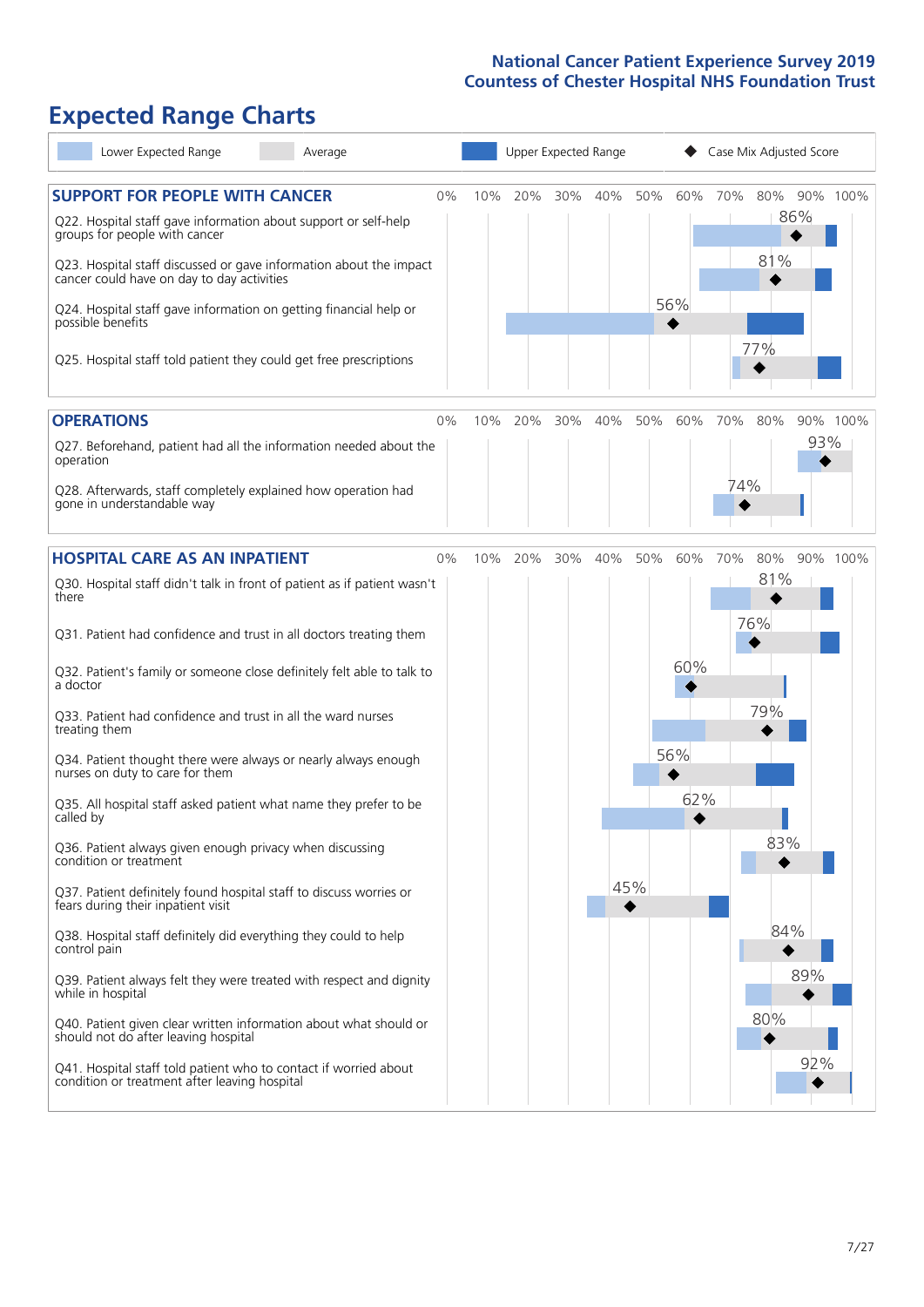# **Expected Range Charts**

| Lower Expected Range<br>Average                                                                                                                                                                                                                                                                                                                                                                                                                             |       |            |                |     | Upper Expected Range |     |            | Case Mix Adjusted Score |         |          |                 |
|-------------------------------------------------------------------------------------------------------------------------------------------------------------------------------------------------------------------------------------------------------------------------------------------------------------------------------------------------------------------------------------------------------------------------------------------------------------|-------|------------|----------------|-----|----------------------|-----|------------|-------------------------|---------|----------|-----------------|
| <b>HOSPITAL CARE AS A DAY PATIENT / OUTPATIENT 0%</b><br>Q43. Patient definitely found hospital staff to discuss worries or<br>fears during their outpatient or day case visit<br>Q44. Cancer doctor had the right documents at patient's last<br>outpatient appointment<br>Q46. Beforehand patient completely had all information needed<br>about radiotherapy treatment<br>Q47. Patient completely given understandable information about                 |       | 10%        | 20%            | 30% | 40%                  | 50% | 60%<br>60% | 72%                     | 70% 80% | 91%      | 90% 100%<br>96% |
| whether radiotherapy was working<br>Q49. Beforehand patient completely had all information needed<br>about chemotherapy treatment<br>Q50. Patient given enough information about whether<br>chemotherapy was working in a completely understandable way                                                                                                                                                                                                     |       |            |                |     |                      |     | 62%        |                         | 82%     |          |                 |
| <b>HOME CARE AND SUPPORT</b><br>Q51. Hospital staff definitely gave family or someone close all the<br>information needed to help care at home<br>Q52. Patient definitely given enough support from health or social<br>services during treatment<br>Q53. Patient definitely given enough support from health or social<br>services after treatment                                                                                                         | 0%    | 10%        | 20%            | 30% | 40%<br>43%<br>35%    | 50% | 60%<br>57% | 70%                     | 80%     |          | 90% 100%        |
| <b>CARE FROM YOUR GENERAL PRACTICE</b><br>Q54. GP given enough information about patient's condition and<br>treatment<br>Q55. General practice staff definitely did everything they could to<br>support patient during treatment                                                                                                                                                                                                                            | $0\%$ | 10%        | 20%            | 30% | 40%                  | 50% | 60%<br>57% | 70%                     | 80%     | 94%      | 90% 100%        |
| <b>YOUR OVERALL NHS CARE</b><br>Q56. Different people treating and caring for patient always work<br>well together to give best possible care<br>Q57. Patient given a care plan<br>Q58. Overall the administration of care was good or very good<br>Q59. Patient felt length of time for attending clinics and<br>appointments for cancer was about right<br>Q60. Someone discussed with patient whether they would like to<br>take part in cancer research | $0\%$ | 10%<br>14% | 20%            | 30% | 40%<br>43%           | 50% | 60%        | 70%<br>72%<br>68%       | 80%     | 85%      | 90% 100%        |
| Q61. Patient's average rating of care scored from very poor to very<br>good                                                                                                                                                                                                                                                                                                                                                                                 | 0     |            | $\overline{2}$ | 3   | 4                    | 5   | 6          |                         | 8       | 9<br>8.8 | 10              |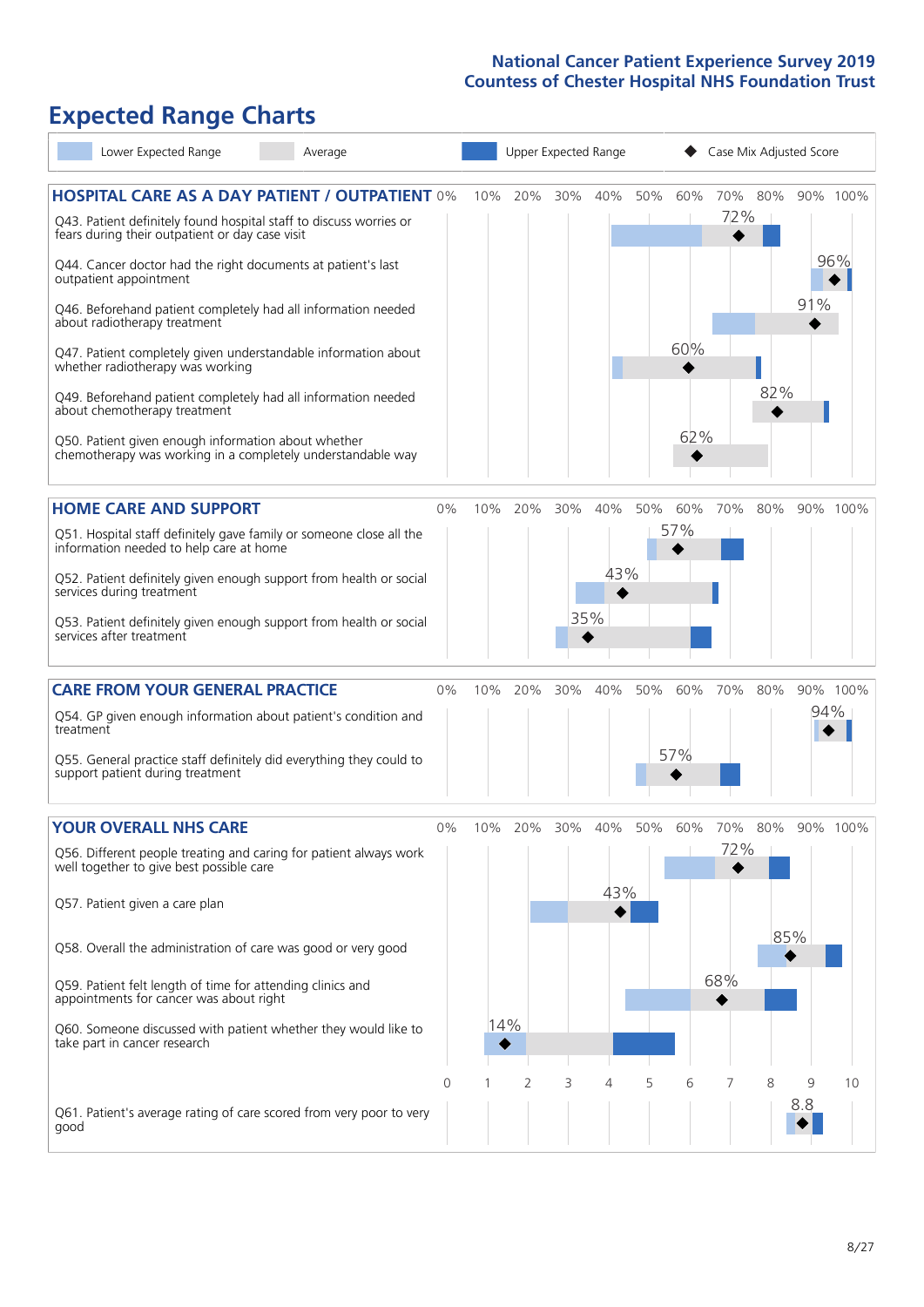# **Comparability Tables**

\* Indicates where a score has been suppressed because there are less than 21 responses.

\*\* No score available for 2018.

 $\triangle$  or  $\nabla$ 

Change 2018-2019: Indicates where 2019 score is significantly higher or lower than 2018 score Change Overall: Indicates significant change overall (2015, 2016, 2017, 2018 and 2019).

Adjusted Score below Lower Expected Range Adjusted Score between Upper and Lower Expected Ranges Adjusted Score above Upper Expected Range

|                                                                             |           |               | Unadjusted Scores |               |                           |                     | Case Mix Adjusted Scores |                                            |                |                   |
|-----------------------------------------------------------------------------|-----------|---------------|-------------------|---------------|---------------------------|---------------------|--------------------------|--------------------------------------------|----------------|-------------------|
|                                                                             | 2018<br>n | 2018<br>Score | 2019<br>n         | 2019<br>Score | Change  <br>2018-<br>2019 | Change  <br>Overall | 2019<br>Score            | Lower<br><b>Expected Expected</b><br>Range | Upper<br>Range | National<br>Score |
| <b>SEEING YOUR GP</b>                                                       |           |               |                   |               |                           |                     |                          |                                            |                |                   |
| Q1. Saw GP once or twice before being told they needed to go<br>to hospital | 133       | 80%           | 143               | 80%           |                           |                     | 78%                      | 72%                                        | 86%            | 79%               |
| Q2. Patient thought they were seen as soon as necessary                     | 178       | 91%           | 190               | 89%           |                           |                     | 87%                      | 79%                                        | 89%            | 84%               |
|                                                                             |           |               |                   |               |                           |                     |                          |                                            |                |                   |
| <b>DIAGNOSTIC TESTS</b>                                                     |           |               |                   |               |                           |                     |                          |                                            |                |                   |
| Q5. Received all the information needed about the test                      | $***$     | **            | 169               | 97%           |                           |                     | 97%                      | 92%                                        | 98%            | 95%               |

| Q6. The length of time waiting for the test to be done was<br>about right | 160 | 88% | 174 | 86% |  | 84% | 83% | 93% | 88% |
|---------------------------------------------------------------------------|-----|-----|-----|-----|--|-----|-----|-----|-----|
| Q7. Test results explained in completely understandable way               | 161 | 80% | 75  | 79% |  | 78% | 74% | 86% | 80% |

| <b>FINDING OUT WHAT WAS WRONG WITH YOU</b>                                                      |     |     |     |     |     |     |     |     |
|-------------------------------------------------------------------------------------------------|-----|-----|-----|-----|-----|-----|-----|-----|
| Q10. Patient told they could bring a family member or friend<br>when first told they had cancer | 172 | 78% | 171 | 77% | 76% | 70% | 84% | 77% |
| Q11. Patient felt they were told sensitively that they had cancer                               | 185 | 88% | 195 | 88% | 88% | 81% | 91% | 86% |
| Q12. Patient completely understood the explanation of what<br>was wrong                         | 188 | 73% | 197 | 72% | 71% | 67% | 79% | 73% |
| Q13. Patient given easy to understand written information<br>about the type of cancer they had  | 164 | 81% | 178 | 79% | 76% | 68% | 81% | 74% |

| <b>DECIDING THE BEST TREATMENT FOR YOU</b>                                                              |      |     |     |     |  |     |     |     |     |
|---------------------------------------------------------------------------------------------------------|------|-----|-----|-----|--|-----|-----|-----|-----|
| Q14. Patient felt that treatment options were completely<br>explained                                   | 62   | 81% | 170 | 80% |  | 80% | 78% | 89% | 83% |
| Q15. Patient felt possible side effects were definitely explained<br>in an understandable way           | 175  | 68% | 187 | 66% |  | 67% | 66% | 79% | 73% |
| Q16. Patient definitely given practical advice and support in<br>dealing with side effects of treatment | 176  | 64% | 186 | 60% |  | 61% | 60% | 74% | 67% |
| Q17. Patient definitely told about side effects that could affect<br>them in the future                 | 170  | 54% | 172 | 47% |  | 46% | 49% | 64% | 57% |
| Q18. Patient definitely involved as much as they wanted in<br>decisions about care and treatment        | $**$ | **  | 193 | 75% |  | 74% | 75% | 87% | 81% |

| <b>CLINICAL NURSE SPECIALIST (CNS)</b>                                                    |     |     |     |     |     |     |     |     |
|-------------------------------------------------------------------------------------------|-----|-----|-----|-----|-----|-----|-----|-----|
| Q19. Patient given the name of a CNS who would support them<br>through their treatment    | 180 | 91% | 190 | 88% | 89% | 88% | 96% | 92% |
| Q20. Patient found it very or quite easy to contact their CNS                             | 143 | 87% | 139 | 86% | 86% | 78% | 91% | 85% |
| Q21. Patient got understandable answers to important<br>questions all or most of the time | 136 | 90% | 133 | 89% | 87% | 82% | 93% | 87% |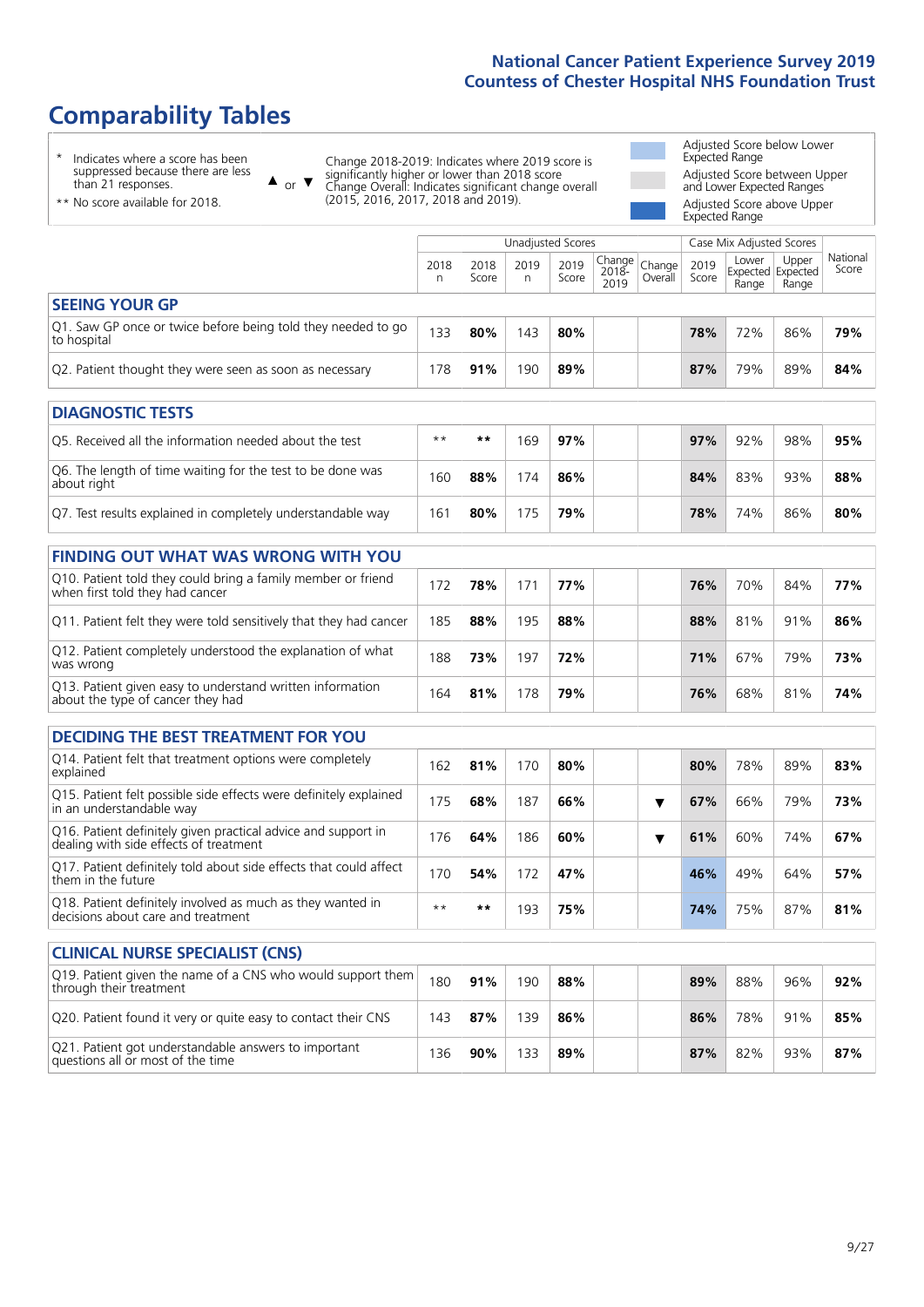# **Comparability Tables**

\* Indicates where a score has been suppressed because there are less than 21 responses.

\*\* No score available for 2018.

 $\triangle$  or  $\nabla$ 

Change 2018-2019: Indicates where 2019 score is significantly higher or lower than 2018 score Change Overall: Indicates significant change overall (2015, 2016, 2017, 2018 and 2019).

Adjusted Score below Lower Expected Range Adjusted Score between Upper and Lower Expected Ranges Adjusted Score above Upper Expected Range

|                                                                                                                   |              |               | <b>Unadjusted Scores</b> |               |                         |                   |               | Case Mix Adjusted Scores            |                |                   |
|-------------------------------------------------------------------------------------------------------------------|--------------|---------------|--------------------------|---------------|-------------------------|-------------------|---------------|-------------------------------------|----------------|-------------------|
|                                                                                                                   | 2018<br>n    | 2018<br>Score | 2019<br>n                | 2019<br>Score | Change<br>2018-<br>2019 | Change<br>Overall | 2019<br>Score | Lower<br>Expected Expected<br>Range | Upper<br>Range | National<br>Score |
| <b>SUPPORT FOR PEOPLE WITH CANCER</b>                                                                             |              |               |                          |               |                         |                   |               |                                     |                |                   |
| Q22. Hospital staff gave information about support or self-help<br>groups for people with cancer                  | 122          | 85%           | 150                      | 87%           |                         |                   | 86%           | 83%                                 | 94%            | 88%               |
| Q23. Hospital staff discussed or gave information about the<br>impact cancer could have on day to day activities  | 106          | 81%           | 108                      | 82%           |                         |                   | 81%           | 77%                                 | 91%            | 84%               |
| Q24. Hospital staff gave information on getting financial help or<br>possible benefits                            | 69           | 54%           | 76                       | 53%           |                         |                   | 56%           | 51%                                 | 74%            | 63%               |
| Q25. Hospital staff told patient they could get free prescriptions                                                | 68           | 79%           | 64                       | 80%           |                         |                   | 77%           | 72%                                 | 91%            | 82%               |
| <b>OPERATIONS</b>                                                                                                 |              |               |                          |               |                         |                   |               |                                     |                |                   |
| Q27. Beforehand, patient had all the information needed about<br>the operation                                    | 96           | 94%           | 95                       | 94%           |                         |                   | 93%           | 92%                                 | 100%           | 96%               |
| Q28. Afterwards, staff completely explained how operation had<br>gone in understandable way                       | 96           | 66%           | 95                       | 74%           |                         |                   | 74%           | 71%                                 | 87%            | 79%               |
| <b>HOSPITAL CARE AS AN INPATIENT</b>                                                                              |              |               |                          |               |                         |                   |               |                                     |                |                   |
| Q30. Hospital staff didn't talk in front of patient as if patient<br>wasn't there                                 | $**$         | $***$         | 72                       | 83%           |                         |                   | 81%           | 75%                                 | 92%            | 84%               |
| Q31. Patient had confidence and trust in all doctors treating<br>them                                             | $* *$        | $***$         | 72                       | 78%           |                         |                   | 76%           | 75%                                 | 92%            | 84%               |
| Q32. Patient's family or someone close definitely felt able to talk<br>to a doctor                                | $* *$        | $***$         | 63                       | 62%           |                         |                   | 60%           | 61%                                 | 83%            | 72%               |
| O33. Patient had confidence and trust in all the ward nurses<br>treating them                                     | $\star\star$ | **            | 74                       | 81%           |                         |                   | 79%           | 64%                                 | 84%            | 74%               |
| Q34. Patient thought there were always or nearly always<br>enough nurses on duty to care for them                 | $**$         | $***$         | 74                       | 58%           |                         |                   | 56%           | 52%                                 | 76%            | 64%               |
| Q35. All hospital staff asked patient what name they prefer to<br>be called by                                    | $\star\star$ | $***$         | 74                       | 65%           |                         |                   | 62%           | 59%                                 | 83%            | 71%               |
| Q36. Patient always given enough privacy when discussing<br>condition or treatment                                | $* *$        | $**$          | 74                       | 85%           |                         |                   | 83%           | 76%                                 | 93%            | 85%               |
| Q37. Patient definitely found hospital staff to discuss worries or<br>fears during their inpatient visit          | $* *$        | **            | 59                       | 47%           |                         |                   | 45%           | 39%                                 | 65%            | 52%               |
| Q38. Hospital staff definitely did everything they could to help<br>control pain                                  | $* *$        | $***$         | 60                       | 85%           |                         |                   | 84%           | 73%                                 | 92%            | 83%               |
| Q39. Patient always felt they were treated with respect and<br>dignity while in hospital                          | $\star\star$ | $***$         | 74                       | 91%           |                         |                   | 89%           | 80%                                 | 95%            | 88%               |
| Q40. Patient given clear written information about what should<br>or should not do after leaving hospital         | $**$         | $***$         | 70                       | 81%           |                         |                   | 80%           | 78%                                 | 94%            | 86%               |
| Q41. Hospital staff told patient who to contact if worried about<br>condition or treatment after leaving hospital | $\star\star$ | $***$         | 72                       | 93%           |                         |                   | 92%           | 89%                                 | 100%           | 94%               |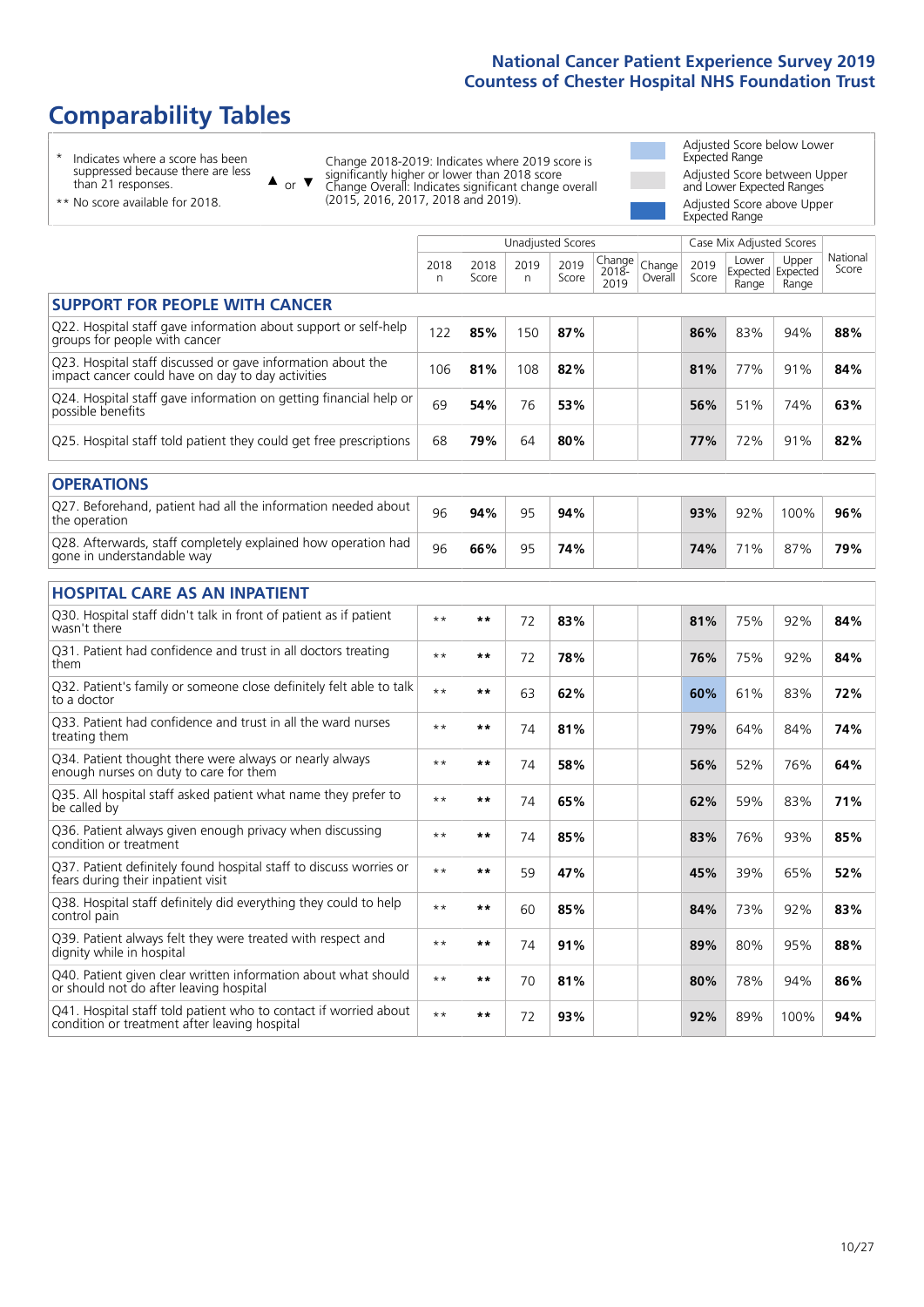# **Comparability Tables**

\* Indicates where a score has been suppressed because there are less than 21 responses.

\*\* No score available for 2018.

 $\triangle$  or  $\nabla$ 

Change 2018-2019: Indicates where 2019 score is significantly higher or lower than 2018 score Change Overall: Indicates significant change overall (2015, 2016, 2017, 2018 and 2019).

Adjusted Score below Lower Expected Range Adjusted Score between Upper and Lower Expected Ranges Adjusted Score above Upper Expected Range

|                                                                                                                       |                      |               | Unadjusted Scores |               |                            |                   |               | Case Mix Adjusted Scores            |                |                   |
|-----------------------------------------------------------------------------------------------------------------------|----------------------|---------------|-------------------|---------------|----------------------------|-------------------|---------------|-------------------------------------|----------------|-------------------|
|                                                                                                                       | 2018<br>$\mathsf{n}$ | 2018<br>Score | 2019<br>n         | 2019<br>Score | Change<br>$2018 -$<br>2019 | Change<br>Overall | 2019<br>Score | Lower<br>Expected Expected<br>Range | Upper<br>Range | National<br>Score |
| <b>HOSPITAL CARE AS A DAY PATIENT / OUTPATIENT</b>                                                                    |                      |               |                   |               |                            |                   |               |                                     |                |                   |
| Q43. Patient definitely found hospital staff to discuss worries or<br>fears during their outpatient or day case visit | 129                  | 62%           | 143               | 73%           |                            |                   | 72%           | 63%                                 | 78%            | 71%               |
| Q44. Cancer doctor had the right documents at patient's last<br>outpatient appointment                                | 156                  | 96%           | 169               | 96%           |                            |                   | 96%           | 93%                                 | 99%            | 96%               |
| Q46. Beforehand patient completely had all information needed<br>about radiotherapy treatment                         | 42                   | 81%           | 43                | 91%           |                            |                   | 91%           | 76%                                 | 97%            | 86%               |
| Q47. Patient completely given understandable information<br>about whether radiotherapy was working                    | 35                   | 54%           | 34                | 59%           |                            |                   | 60%           | 43%                                 | 76%            | 60%               |
| Q49. Beforehand patient completely had all information needed<br>about chemotherapy treatment                         | 58                   | 74%           | 65                | 82%           |                            |                   | 82%           | 75%                                 | 93%            | 84%               |
| Q50. Patient given enough information about whether<br>chemotherapy was working in a completely understandable way    | 55                   | 69%           | 62                | 66%           |                            |                   | 62%           | 56%                                 | 79%            | 68%               |
| <b>HOME CARE AND SUPPORT</b>                                                                                          |                      |               |                   |               |                            |                   |               |                                     |                |                   |
| Q51. Hospital staff definitely gave family or someone close all<br>the information needed to help care at home        | 144                  | 63%           | 143               | 59%           |                            |                   | 57%           | 52%                                 | 68%            | 60%               |
| Q52. Patient definitely given enough support from health or<br>social services during treatment                       | 74                   | 46%           | 62                | 45%           |                            |                   | 43%           | 39%                                 | 66%            | 52%               |
| Q53. Patient definitely given enough support from health or<br>social services after treatment                        | 47                   | 38%           | 43                | 37%           |                            |                   | 35%           | 30%                                 | 60%            | 45%               |
| <b>CARE FROM YOUR GENERAL PRACTICE</b>                                                                                |                      |               |                   |               |                            |                   |               |                                     |                |                   |
| Q54. GP given enough information about patient's condition<br>and treatment                                           | 158                  | 96%           | 153               | 95%           |                            |                   | 94%           | 92%                                 | 99%            | 95%               |
| Q55. General practice staff definitely did everything they could<br>to support patient during treatment               | 105                  | 58%           | 114               | 58%           |                            |                   | 57%           | 49%                                 | 67%            | 58%               |
| <b>YOUR OVERALL NHS CARE</b>                                                                                          |                      |               |                   |               |                            |                   |               |                                     |                |                   |
| Q56. Different people treating and caring for patient always<br>work well together to give best possible care         | $\star\star$         | $***$         | 180               | 74%           |                            |                   | 72%           | 66%                                 | 80%            | 73%               |
| Q57. Patient given a care plan                                                                                        | 145                  | 37%           | 156               | 42%           |                            |                   | 43%           | 30%                                 | 45%            | 38%               |
| Q58. Overall the administration of care was good or very good                                                         | 187                  | 87%           | 193               | 85%           |                            |                   | 85%           | 84%                                 | 94%            | 89%               |
| Q59. Patient felt length of time for attending clinics and<br>appointments for cancer was about right                 | 187                  | 75%           | 190               | 69%           |                            |                   | 68%           | 60%                                 | 78%            | 69%               |
| Q60. Someone discussed with patient whether they would like<br>to take part in cancer research                        | 180                  | 23%           | 180               | 14%           |                            |                   | 14%           | 20%                                 | 41%            | 30%               |
| Q61. Patient's average rating of care scored from very poor to<br>very good                                           | 186                  | 8.7           | 183               | 8.9           |                            |                   | 8.8           | 8.6                                 | 9.0            | 8.8               |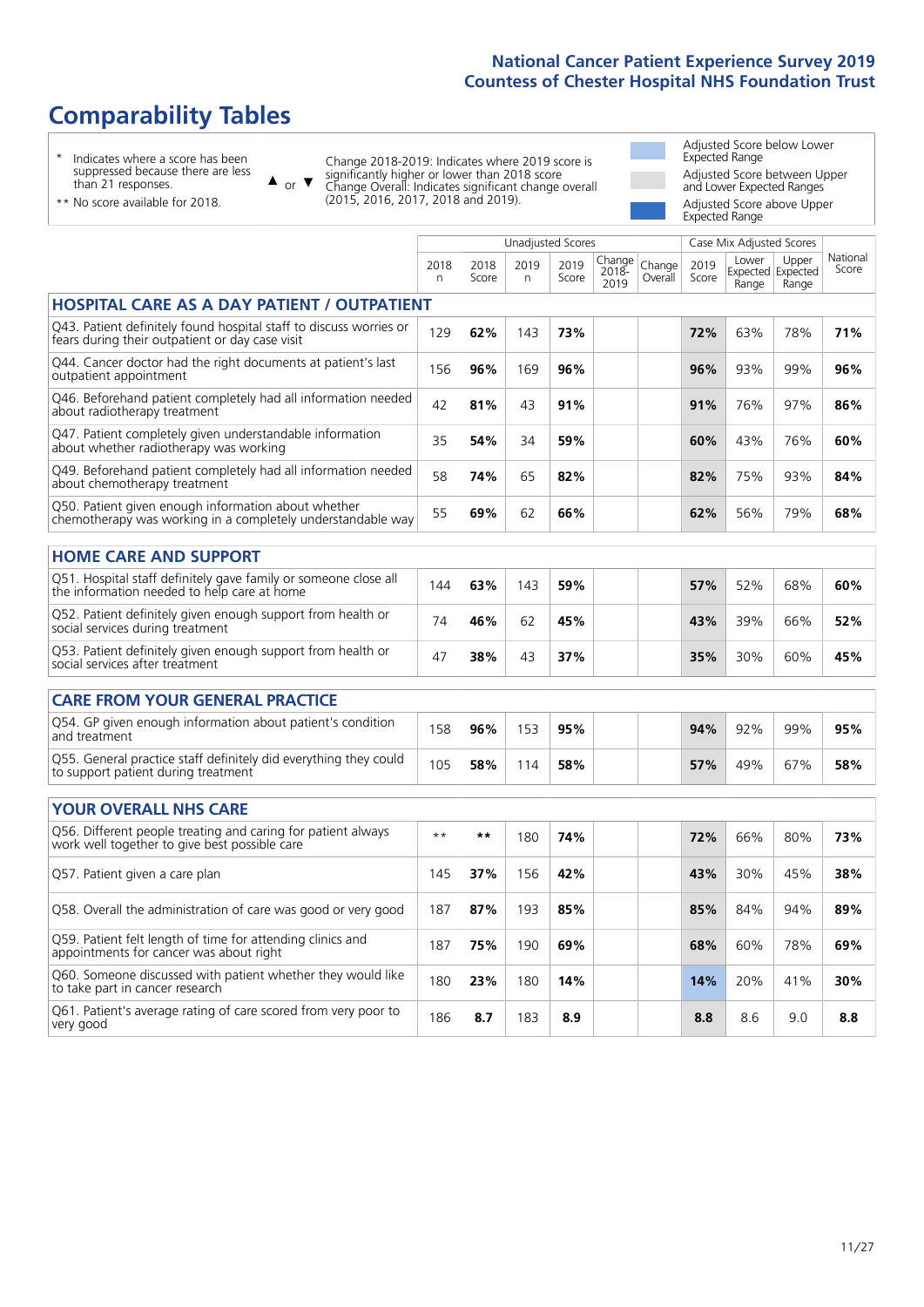# **Tumour Type Tables**

- \* Indicates where a score has been suppressed because there are less than 21 responses.
- n.a. Indicates that there were no respondents for that tumour group.

| <b>SEEING YOUR GP</b>                           |            |              |               |                   |                |               |                                         |         | Tumour Group |         |      |                 |                                         |         |                |
|-------------------------------------------------|------------|--------------|---------------|-------------------|----------------|---------------|-----------------------------------------|---------|--------------|---------|------|-----------------|-----------------------------------------|---------|----------------|
|                                                 |            | Brain<br>CNS | <b>Breast</b> | Colorectal<br>LGT | Gynaecological | Haematologica | Head and<br>Neck                        | Lung    | Prostate     | Sarcoma | Skin | Upper<br>Gastro | $\overline{\sigma}$<br>Jrologica        | Other   | All<br>Cancers |
| Q1. Saw GP once or twice before being told they | Trust      |              | n.a. 100%     | $\star$           | $\star$        | 64%           | $\star$                                 | $\star$ | 87%          |         | n.a. | n.a.            | 80%                                     | $\star$ | 80%            |
| needed to go to hospital                        | National I | 59%          |               |                   | 94% 75% 77%    |               |                                         |         |              |         |      |                 | 67% 79% 71% 82% 71% 90% 74% 83% 74% 79% |         |                |
| Q2. Patient thought they were seen as soon as   | Trust      | n.a.         | 95%           | $\star$           | $\star$        | 88%           | $\star$                                 | $\star$ | 97%          | $\star$ | n.a. | n.a.            | 83%                                     | $\star$ | 89%            |
| necessary                                       | National I | 79%          |               |                   |                |               | 89% 83% 81% 82% 81% 84% 86% 69% 85% 79% |         |              |         |      |                 | 85% 79%                                 |         | 84%            |

#### **DIAGNOSTIC TESTS** Tumour Group

|                                                   |                  | Brain | <b>Breast</b>               | Colorectal<br>LGT | $\overline{\sigma}$<br>Gynaecologic | Haematological          | Head and<br>Neck | Lung    | Prostate | Sarcoma | Skin | Upper<br>Gastro | Irologica               | Other   | All<br>Cancers |
|---------------------------------------------------|------------------|-------|-----------------------------|-------------------|-------------------------------------|-------------------------|------------------|---------|----------|---------|------|-----------------|-------------------------|---------|----------------|
| Q5. Received all the information needed about     | <b>Trust</b>     |       | n.a. 100%                   |                   |                                     | 95%                     | $\star$          | $\star$ | 97%      |         | n.a. | n.a.            | 97%                     | $\star$ | 97%            |
| the test                                          | National         | 93%   | 95%                         | 95%               | 93%                                 | 95%                     |                  | 93% 95% | 95%      | 93%     | 96%  | 95%             | 95% 95%                 |         | 95%            |
| Q6. The length of time waiting for the test to be | Trust            |       | n.a. 100%                   |                   | $\star$                             | 95%                     | $\star$          | $\star$ | 84%      | $\star$ | n.a. | n.a.            | 65%                     | $\star$ | 86%            |
| done was about right                              | National 84% 91% |       |                             | 88%               |                                     | 86% 89% 88% 87% 87% 81% |                  |         |          |         |      |                 | 87% 84% 87% 86% 88%     |         |                |
| Q7. Test results explained in completely          | Trust            | n.a.  | 90%                         |                   |                                     | 77%                     | $\star$          | $\star$ | 87%      | $\star$ | n.a. | n.a.            | 69%                     | $\star$ | 79%            |
| understandable way                                | National 71%     |       | 83% 82% 77% 77% 79% 80% 80% |                   |                                     |                         |                  |         |          |         |      |                 | 78% 84% 75% 80% 76% 80% |         |                |

| <b>FINDING OUT WHAT WAS WRONG WITH YOU</b>        |              |       |               |                 |                |                |                        |                 | Tumour Group |         |         |                 |           |         |                |
|---------------------------------------------------|--------------|-------|---------------|-----------------|----------------|----------------|------------------------|-----------------|--------------|---------|---------|-----------------|-----------|---------|----------------|
|                                                   |              | Brain | <b>Breast</b> | ╮<br>Colorectal | Gynaecological | Haematological | ad and<br>Neck<br>Head | Lung            | Prostate     | Sarcoma | Skin    | Upper<br>Gastro | Jrologica | Other   | All<br>Cancers |
| Q10. Patient told they could bring a family       | <b>Trust</b> | n.a.  | 90%           | $\star$         | $\star$        | 69%            | $\star$                | $\star$         | 80%          | $\star$ | n.a.    | n.a.            | 79%       | $\star$ | 77%            |
| member or friend when first told they had cancer  | National     | 85%   | 82%           | 82%             | 71%            | 71%            | 71%                    | 77%             | 79%          | 73%     | 69%     | 76%             | 73% 75%   |         | 77%            |
| Q11. Patient felt they were told sensitively that | Trust        | n.a.  | 93%           |                 | $\star$        | 89%            | $\star$                | $\star$         | 88%          | $\star$ | n.a.    | n.a.            | 86%       | $\star$ | 88%            |
| they had cancer                                   | National     | 79%   | 89%           | 87%             | 82%            | 84%            | 87%                    | 83%             | 86%          | 84%     | 89%     | 81%             | 84% 83%   |         | 86%            |
| Q12. Patient completely understood the            | Trust        | n.a.  | 91%           |                 |                | 55%            | $\star$                | $\star$         | 78%          |         | n.a.    | n.a.            | 70%       | $\ast$  | 72%            |
| explanation of what was wrong                     | National     | 66%   | 77%           | 79%             | 73%            | 60%            | 78%                    | 76%             | 79%          | 67%     | 80%     | 70%             | 77%       | 70%     | 73%            |
| Q13. Patient given easy to understand written     | Trust        | n.a.  | 86%           | $\star$         | $\star$        | 77%            | $\ast$                 | n.a.            | 89%          | $\star$ | n.a.    | n.a.            | 78%       | $\ast$  | 79%            |
| information about the type of cancer they had     | National     | 66%   | 78%           | 73%             | 71%            | 76%            |                        | 69%   67%   83% |              |         | 67% 84% | 67%             | 74%       | 65%     | 74%            |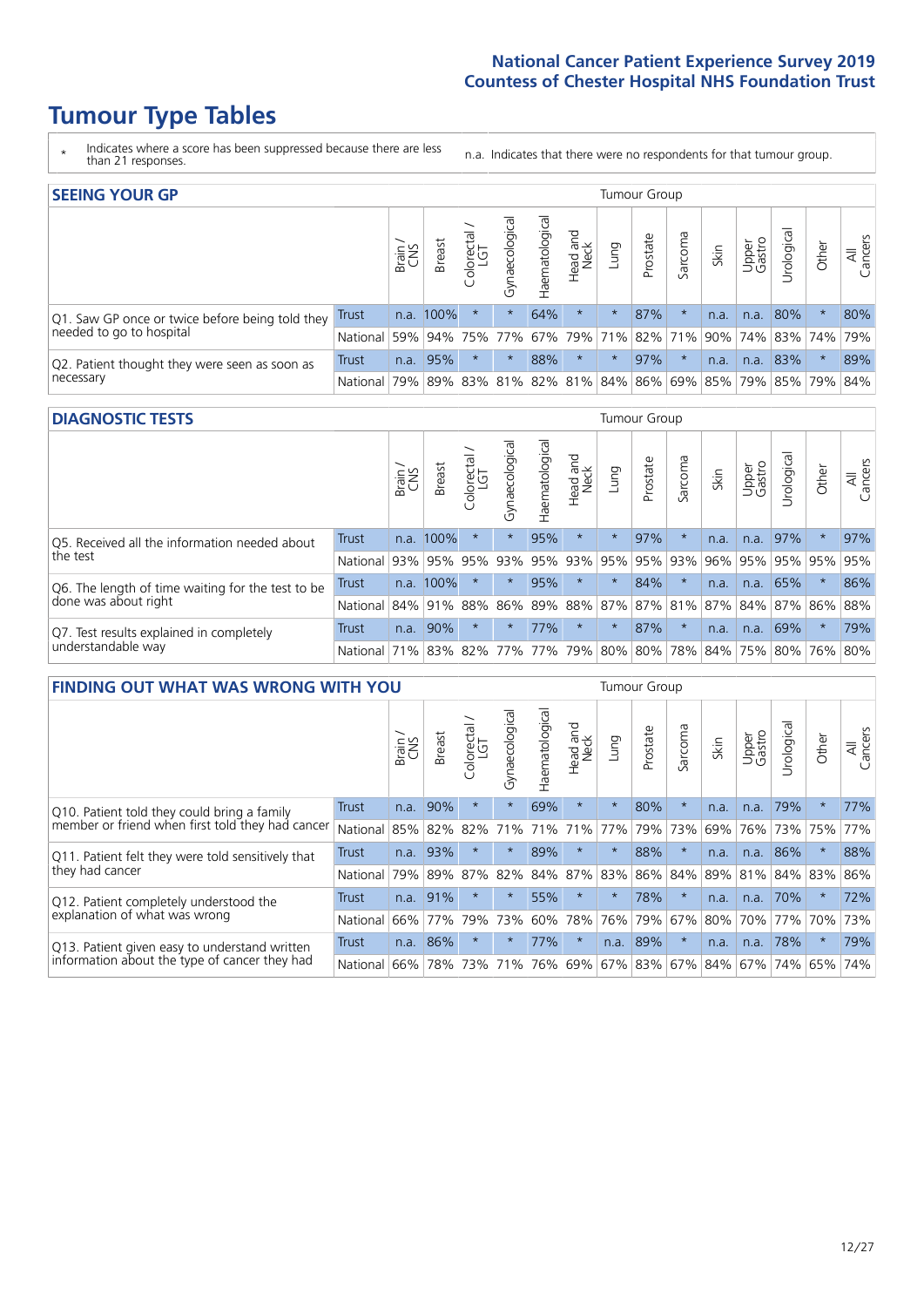# **Tumour Type Tables**

\* Indicates where a score has been suppressed because there are less than 21 responses.

n.a. Indicates that there were no respondents for that tumour group.

| <b>DECIDING THE BEST TREATMENT FOR YOU</b>         |          |       |               |                             |                |                |                         |          | <b>Tumour Group</b> |                                     |      |                 |            |         |                |
|----------------------------------------------------|----------|-------|---------------|-----------------------------|----------------|----------------|-------------------------|----------|---------------------|-------------------------------------|------|-----------------|------------|---------|----------------|
|                                                    |          | Brain | <b>Breast</b> | olorectal.<br>LGT<br>$\cup$ | Gynaecological | Haematological | ead and<br>Neck<br>Head | Lung     | Prostate            | arcoma<br>$\overline{2}$            | Skin | Upper<br>Gastro | Jrological | Other   | All<br>Cancers |
| Q14. Patient felt that treatment options were      | Trust    | n.a.  | 93%           | $\star$                     | $\star$        | 74%            | $\star$                 | $\star$  | 79%                 | $\star$                             | n.a. | n.a.            | 78%        | $\star$ | 80%            |
| completely explained                               | National | 85%   | 85%           | 85%                         | 85%            | 82%            | 87%                     | 84%      | 83%                 | 83%                                 | 89%  | 81%             | 83%        | 79%     | 83%            |
| Q15. Patient felt possible side effects were       | Trust    | n.a.  | 80%           |                             | $\star$        | 64%            | $\star$                 | $^\star$ | 64%                 | $\star$                             | n.a. | n.a.            | 63%        | $\star$ | 66%            |
| definitely explained in an understandable way      | National | 69%   | 74%           | 76%                         | 75%            | 69%            | 73%                     | 74%      | 73%                 | 73%                                 | 77%  | 72%             | 71%        | 70%     | 73%            |
| Q16. Patient definitely given practical advice and | Trust    | n.a.  | 74%           |                             | $\star$        | 65%            | $\star$                 | $\star$  | 58%                 | $\star$                             | n.a. | n.a.            | 43%        | $\star$ | 60%            |
| support in dealing with side effects of treatment  | National | 63%   | 70%           | 70%                         | 69%            | 65%            | 70%                     | 69%      | 65%                 | 66%                                 | 71%  | 66%             | 63%        | 64%     | 67%            |
| Q17. Patient definitely told about side effects    | Trust    | n.a.  | 63%           |                             | $\star$        | 38%            | $\star$                 | $\star$  | 51%                 | 大                                   | n.a. | n.a.            | 47%        | $\star$ | 47%            |
| that could affect them in the future               | National | 62%   | 57%           | 59%                         | 56%            | 51%            | 64%                     | 56%      | 66%                 | 54%                                 | 66%  | 53%             | 56%        | 52%     | 57%            |
| Q18. Patient definitely involved as much as they   | Trust    | n.a.  | 89%           | $\star$                     | $\star$        | 66%            | $\star$                 | $\star$  | 83%                 | $\star$                             | n.a. | n.a.            | 64%        | $\star$ | 75%            |
| wanted in decisions about care and treatment       | National | 79%   |               |                             |                |                |                         |          |                     | 81% 83% 81% 80% 81% 81% 84% 81% 87% |      | 79%             | 79%        | 78% 81% |                |

#### **CLINICAL NURSE SPECIALIST (CNS)** Tumour Group

|                                             |              | Brain<br>CNS | <b>Breast</b> | olorectal<br>LGT<br>Ü | $\sigma$<br>aecologica<br>Ğ | ক<br>Haematologic | Head and<br>Neck   | Lung    | Prostate | Sarcoma | Skin | Upper<br>Gastro                     | σ<br>rologica | Other   | All<br>Cancers |
|---------------------------------------------|--------------|--------------|---------------|-----------------------|-----------------------------|-------------------|--------------------|---------|----------|---------|------|-------------------------------------|---------------|---------|----------------|
| Q19. Patient given the name of a CNS who    | <b>Trust</b> | n.a.         | 98%           |                       |                             | 94%               | $\star$            |         | 90%      |         | n.a. | n.a.                                | 73%           | $\star$ | 88%            |
| would support them through their treatment  | National     | 95%          | 95%           | 92%                   | 95%                         | 92%               | $91\%$ 94% 91% 91% |         |          |         | 91%  | 93%                                 | 85% 89%       |         | 92%            |
| Q20. Patient found it very or quite easy to | Trust        | n.a.         | 100%          |                       |                             | 89%               | $\star$            |         | 65%      | n.a.    | n.a. | n.a.                                | 77%           |         | 86%            |
| contact their CNS                           | National l   |              | 86% 84% 88%   |                       | 85%                         | 87%               | 86%                |         | 86% 80%  |         |      | 86% 90% 85% 83% 83%                 |               |         | 85%            |
| Q21. Patient got understandable answers to  | Trust        | n.a.         | 95%           |                       | $\star$                     | 86%               | $\star$            | $\star$ | $\star$  | n.a.    | n.a. | n.a.                                | 73%           | $\star$ | 89%            |
| important questions all or most of the time | National 82% |              | 87%           | $89\%$                |                             |                   |                    |         |          |         |      | 86% 89% 88% 86% 87% 87% 93% 86% 87% |               | 86%     | 87%            |

| <b>SUPPORT FOR PEOPLE WITH CANCER</b>                                                             |              |       |               |                            |                |                |                         |             | Tumour Group |         |      |                 |           |         |                |
|---------------------------------------------------------------------------------------------------|--------------|-------|---------------|----------------------------|----------------|----------------|-------------------------|-------------|--------------|---------|------|-----------------|-----------|---------|----------------|
|                                                                                                   |              | Brain | <b>Breast</b> | ╮<br>olorectal<br>LGT<br>Ū | Gynaecological | Haematological | ead and<br>Neck<br>Head | <b>Dung</b> | Prostate     | Sarcoma | Skin | Upper<br>Gastro | Urologica | Other   | All<br>Cancers |
| Q22. Hospital staff gave information about<br>support or self-help groups for people with         | <b>Trust</b> | n.a.  | 98%           | $\star$                    | $\star$        | 85%            | $\star$                 | $\star$     | 97%          | $\star$ | n.a. | n.a.            | $\star$   | $\star$ | 87%            |
| cancer                                                                                            | National     | 92%   | 92%           | 88%                        | 87%            | 86%            | 88%                     | 87%         | 91%          | 86%     | 90%  | 88%             | 81%       | 83%     | 88%            |
| Q23. Hospital staff discussed or gave information<br>about the impact cancer could have on day to | Trust        | n.a.  | 93%           | $\star$                    | $\star$        | 85%            | $\star$                 | $\star$     | $\star$      | n.a.    | n.a. | n.a.            | $\star$   | $\star$ | 82%            |
| day activities                                                                                    | National     | 84%   | 86%           | 85%                        | 82%            | 84%            | 84%                     | 83%         | 88%          | 81%     | 86%  | 83%             | 78%       | 79%     | 84%            |
| Q24. Hospital staff gave information on getting                                                   | Trust        | n.a.  | $\star$       | $\star$                    | $\star$        | 67%            | $\star$                 | $\star$     | $\star$      | 大       | n.a. | n.a.            | $\star$   | $\star$ | 53%            |
| financial help or possible benefits                                                               | National     | 78%   | 68%           | 61%                        | 66%            | 61%            | 67%                     | 72%         | 55%          | 64%     | 60%  | 64%             | 47%       | 59%     | 63%            |
| Q25. Hospital staff told patient they could get                                                   | Trust        | n.a.  | $\star$       | $\star$                    |                | 95%            | $\star$                 | n.a.        | $\star$      | n.a.    | n.a. | n.a.            | $\star$   | $\star$ | 80%            |
| free prescriptions                                                                                | National     | 82%   | 81%           | 83%                        | 79%            | 87%            |                         |             | 84% 86% 80%  | 78%     | 71%  | 84%             | 73%       | 81%     | 82%            |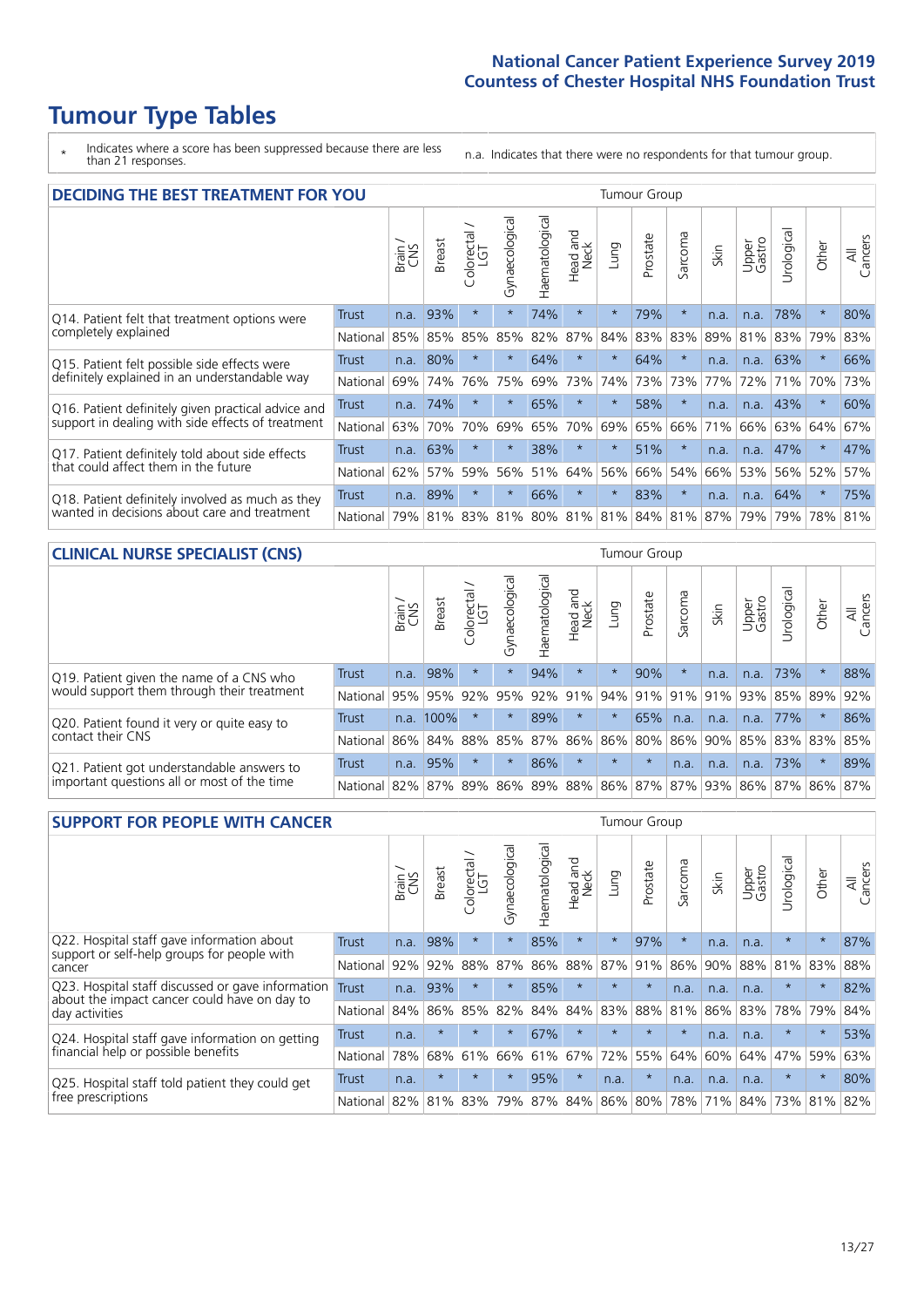# **Tumour Type Tables**

- \* Indicates where a score has been suppressed because there are less than 21 responses.
- n.a. Indicates that there were no respondents for that tumour group.

| <b>OPERATIONS</b>                                |              |       |               |            |                   |                |                                         |      | Tumour Group |         |      |                 |                       |           |                |
|--------------------------------------------------|--------------|-------|---------------|------------|-------------------|----------------|-----------------------------------------|------|--------------|---------|------|-----------------|-----------------------|-----------|----------------|
|                                                  |              | Brain | <b>Breast</b> | Colorectal | ক<br>Gynaecologic | Haematological | Head and<br>Neck                        | Lung | Prostate     | Sarcoma | Skin | Upper<br>Gastro | $\sigma$<br>Jrologica | Other     | All<br>Cancers |
| Q27. Beforehand, patient had all the information | Trust        | n.a.  | 100%          |            | $\star$           | $\star$        | $\star$                                 | n.a. | $\star$      | $\star$ | n.a. | n.a.            | 88%                   |           | 94%            |
| needed about the operation                       | National     | 96%   | 97%           | 96%        | 96%               | 94%            | 96% 95% 97% 95%                         |      |              |         | 96%  | $96\%$          | 95% 95%               |           | 96%            |
| Q28. Afterwards, staff completely explained how  | <b>Trust</b> | n.a.  | 82%           |            | $\star$           | $\star$        | $\star$                                 | n.a. | $\star$      | $\star$ | n.a. | n.a.            | 56%                   | $\star$   | 74%            |
| operation had gone in understandable way         | National     | 76%   |               | 79% 83%    |                   |                | 79%   78%   79%   79%   78%   80%   82% |      |              |         |      | 79%             |                       | 76%   77% | 79%            |

#### **HOSPITAL CARE AS AN INPATIENT** Tumour Group

|                                                                                                  |              | Brain | <b>Breast</b> | Colorectal /<br>LGT | Gynaecological | Haematological | Head and<br>Neck | Lung    | Prostate | Sarcoma | Skin | Upper<br>Gastro | Urological | Other           | All<br>Cancers |
|--------------------------------------------------------------------------------------------------|--------------|-------|---------------|---------------------|----------------|----------------|------------------|---------|----------|---------|------|-----------------|------------|-----------------|----------------|
| Q30. Hospital staff didn't talk in front of patient                                              | <b>Trust</b> | n.a.  | $\star$       | $\star$             | $\star$        | 71%            | $\star$          | $\star$ | $\star$  | n.a.    | n.a. | n.a.            | 78%        | $\star$         | 83%            |
| as if patient wasn't there                                                                       | National     | 81%   | 86%           | 81%                 | 83%            |                | 84% 83%          | 81%     | 88%      | 86%     | 86%  | 81%             |            | 83% 82%         | 84%            |
| 031. Patient had confidence and trust in all                                                     | Trust        | n.a.  | $\star$       | $\star$             | $\star$        | 76%            | $\star$          | $\star$ | $\star$  | n.a.    | n.a. | n.a.            | 70%        | $\star$         | 78%            |
| doctors treating them                                                                            | National     | 82%   | 83%           | 85%                 | 83%            | 82%            | 87%              | 83%     | 89%      | 86%     | 85%  | 81%             | 85%        | 80%             | 84%            |
| Q32. Patient's family or someone close definitely                                                | Trust        | n.a.  | $\star$       | $\star$             | $\star$        | 64%            | $\star$          | $\star$ | $\star$  | n.a.    | n.a. | n.a.            |            | $\star$         | 62%            |
| felt able to talk to a doctor                                                                    | National     | 67%   | 72%           | 73%                 | 72%            | 74%            | 75%              | 74%     | 72%      | 71%     | 74%  | 73%             | 71%        | 69%             | 72%            |
| Q33. Patient had confidence and trust in all the                                                 | <b>Trust</b> | n.a.  | $\star$       | $\star$             | $\star$        | 82%            | $\star$          | $\star$ | $\star$  | n.a.    | n.a. | n.a.            | 88%        | $\star$         | 81%            |
| ward nurses treating them                                                                        | National     | 72%   | 73%           | 72%                 | 71%            | 77%            |                  | 75% 77% | 79%      | 74%     | 75%  |                 | 73% 77%    | 69%             | 74%            |
| Q34. Patient thought there were always or nearly                                                 | <b>Trust</b> | n.a.  | $\star$       | $\star$             | $\star$        | 55%            | $\star$          | $\star$ | $\star$  | n.a.    | n.a. | n.a.            | 71%        | $\star$         | 58%            |
| always enough nurses on duty to care for them                                                    | National     | 68%   | 64%           | 62%                 | 63%            |                | 63% 65% 68%      |         | 72%      | 65%     | 70%  | 65%             | 66%        | 60%             | 64%            |
| Q35. All hospital staff asked patient what name                                                  | Trust        | n.a.  | $\star$       | $\star$             | $\star$        | 68%            | $\star$          | $\star$ | $\star$  | n.a.    | n.a. | n.a.            | 79%        | $\star$         | 65%            |
| they prefer to be called by                                                                      | National     | 68%   | 62%           | 74%                 | 65%            | 72%            | 71%              | 76%     | 72%      | 74%     | 70%  | 78%             | 76%        | 69%             | 71%            |
| Q36. Patient always given enough privacy when                                                    | <b>Trust</b> | n.a.  | $\star$       | $\star$             | $\star$        | 86%            | $\star$          | $\star$ | $\star$  | n.a.    | n.a. | n.a.            | 83%        |                 | 85%            |
| discussing condition or treatment                                                                | National     | 78%   | 84%           | 85%                 | 81%            |                | 86% 87%          | 84%     | 88%      | 84%     | 84%  | 84%             | 85%        | 82%             | 85%            |
| Q37. Patient definitely found hospital staff to                                                  | Trust        | n.a.  | $\star$       | $\star$             | $\star$        | $\star$        | $\star$          | $\star$ | $\star$  | n.a.    | n.a. | n.a.            | $\star$    | $\star$         | 47%            |
| discuss worries or fears during their inpatient visit                                            | National     | 45%   | 51%           | 55%                 | 51%            | 56%            | 52%              | 49%     | 53%      | 54%     |      | 51% 53%         | 49%        | 46%             | 52%            |
| Q38. Hospital staff definitely did everything they                                               | <b>Trust</b> | n.a.  | $\star$       | $\star$             | $\star$        | $\star$        | $\star$          | $\star$ | $\star$  | n.a.    | n.a. | n.a.            | $\star$    | $\star$         | 85%            |
| could to help control pain                                                                       | National     | 85%   | 83%           | 84%                 | 82%            | 82%            | 80%              | 84%     | 85%      | 83%     | 85%  | 82%             | 81%        | 82%             | 83%            |
| Q39. Patient always felt they were treated with                                                  | Trust        | n.a.  | $\star$       | $\star$             | $\star$        | 86%            | $\star$          | $\star$ | $\star$  | n.a.    | n.a. | n.a.            | 96%        | $\star$         | 91%            |
| respect and dignity while in hospital                                                            | National     | 85%   | 87%           | 87%                 | 85%            | 89%            | 87%              | 88%     | 91%      | 89%     | 89%  | 88%             | 90%        | 86%             | 88%            |
| Q40. Patient given clear written information<br>about what should or should not do after leaving | Trust        | n.a.  | $\star$       | $\star$             | $\star$        | $\star$        | $\star$          | $\star$ | $\star$  | n.a.    | n.a. | n.a.            | 87%        | $\star$         | 81%            |
| hospital                                                                                         | National     | 80%   | 89%           | 86%                 | 86%            |                | 83% 87% 82%      |         | 91%      | 85%     | 90%  |                 | 82% 87%    | 83%             | 86%            |
| Q41. Hospital staff told patient who to contact<br>if worried about condition or treatment after | Trust        | n.a.  | $\star$       | $\star$             |                | 100%           | $\star$          | $\star$ | $\star$  | n.a.    | n.a. |                 | n.a. 100%  | $\star$         | 93%            |
| leaving hospital                                                                                 | National I   | 94%   |               | 95% 95% 93%         |                | 96% 93% 92%    |                  |         | 96%      | 94%     |      |                 |            | 95% 92% 92% 93% | 94%            |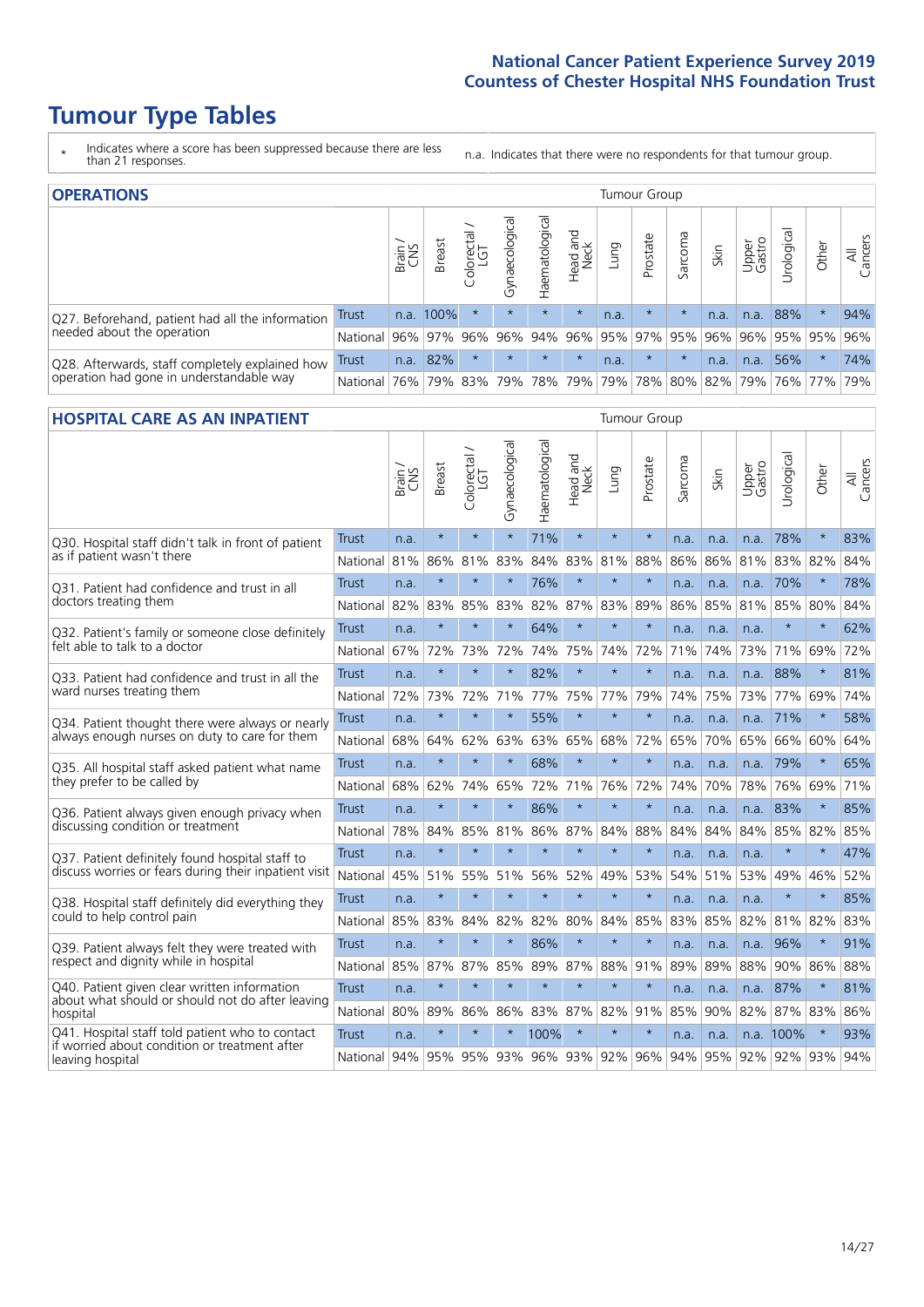# **Tumour Type Tables**

\* Indicates where a score has been suppressed because there are less than 21 responses.

n.a. Indicates that there were no respondents for that tumour group.

| <b>HOSPITAL CARE AS A DAY PATIENT / OUTPATIENT</b>                                                                    |              | <b>Tumour Group</b> |               |                            |                |                |                                |         |          |              |      |                 |            |         |                |
|-----------------------------------------------------------------------------------------------------------------------|--------------|---------------------|---------------|----------------------------|----------------|----------------|--------------------------------|---------|----------|--------------|------|-----------------|------------|---------|----------------|
|                                                                                                                       |              | Brain               | <b>Breast</b> | ╮<br>olorectal<br>LGT<br>Ũ | Gynaecological | Haematological | <b>Bad and</b><br>Neck<br>Head | Lung    | Prostate | arcoma<br>ŭĭ | Skin | Upper<br>Gastro | Urological | Other   | All<br>Cancers |
| Q43. Patient definitely found hospital staff to                                                                       | <b>Trust</b> | n.a.                | 83%           | $\star$                    | $\star$        | 83%            | $\star$                        | $\star$ | 84%      | $\star$      | n.a. | n.a.            | 56%        | $\star$ | 73%            |
| discuss worries or fears during their outpatient or<br>day case visit                                                 | National     | 66%                 | 68%           | 73%                        | 70%            | 73%            | 72%                            | 70%     | 74%      | 72%          | 72%  | 71%             | 67%        | 68%     | 71%            |
| Q44. Cancer doctor had the right documents at<br>patient's last outpatient appointment                                | Trust        | n.a.                | 98%           |                            |                | 96%            | $\star$                        | $\star$ | 97%      | $\star$      | n.a. | n.a.            | 97%        | $\star$ | 96%            |
|                                                                                                                       | National     | 94%                 | 96%           | 96%                        | 96%            | 97%            | 96%                            | 96%     | 96%      | 96%          | 96%  | 94%             | 96%        | 95%     | 96%            |
| Q46. Beforehand patient completely had                                                                                | Trust        | n.a.                | $\star$       | $\star$                    | $\star$        | $\star$        | $\star$                        | $\star$ | $\star$  | n.a.         | n.a. | n.a.            | $\star$    | n.a.    | 91%            |
| all information needed about radiotherapy<br>treatment                                                                | National     | 91%                 | 88%           | 83%                        | 88%            | 84%            | 86%                            | 86%     | 88%      | 88%          | 84%  | 86%             | 83%        | 84%     | 86%            |
| Q47. Patient completely given understandable                                                                          | <b>Trust</b> | n.a.                | $\star$       | $\star$                    |                |                | $\star$                        | $\star$ | $\star$  | n.a.         | n.a. | n.a.            | $\star$    | n.a.    | 59%            |
| information about whether radiotherapy was<br>working                                                                 | National     | 56%                 | 60%           | 57%                        | 61%            | 62%            | 63%                            | 59%     | 60%      | 67%          | 57%  | 52%             | 59%        | 59%     | 60%            |
| Q49. Beforehand patient completely had all<br>information needed about chemotherapy<br>treatment                      | Trust        | n.a.                | $\star$       | $\star$                    | n.a.           | 83%            | n.a.                           | n.a.    | $\star$  | n.a.         | n.a. | n.a.            | $^\star$   | $\star$ | 82%            |
|                                                                                                                       | National     | 80%                 | 82%           | 86%                        | 87%            | 85%            | 79%                            | 84%     | 86%      | 86%          | 90%  | 84%             | 85%        | 85%     | 84%            |
| Q50. Patient given enough information about<br>whether chemotherapy was working in a<br>completely understandable way | Trust        | n.a.                | $\star$       | $\star$                    | n.a.           | 76%            | n.a.                           | n.a.    | $\star$  | n.a.         | n.a. | n.a.            | $\star$    | $\star$ | 66%            |
|                                                                                                                       | National     | 54%                 | 62%           | 64%                        | 68%            | 75%            | 57%                            | 67%     | 66%      | 71%          | 79%  | 61%             | 68%        | 69%     | 68%            |

#### **HOME CARE AND SUPPORT** Tumour Group

|                                                                                                                   |          | Brain | Breast  | Colorectal<br>LGT | $\sigma$<br>Gynaecologic | Haematological | Head and<br>Neck | <b>Dung</b> | Prostate | Sarcoma | Skin    | Upper<br>Gastro | rological   | Other   | All<br>Cancers |
|-------------------------------------------------------------------------------------------------------------------|----------|-------|---------|-------------------|--------------------------|----------------|------------------|-------------|----------|---------|---------|-----------------|-------------|---------|----------------|
| Q51. Hospital staff definitely gave family or<br>someone close all the information needed to<br>help care at home | Trust    | n.a.  | 69%     |                   |                          | 64%            | $\star$          | $\star$     | 63%      | $\star$ | n.a.    | n.a.            | 43%         | $\star$ | 59%            |
|                                                                                                                   | National | 58%   | 58%     | 63%               | 57%                      | 62%            | 67%              | 59%         | 61%      | 62%     | 65%     | 60%             | 59% 55%     |         | 60%            |
| Q52. Patient definitely given enough support<br>from health or social services during treatment                   | Trust    | n.a.  | $\star$ | $\star$           | $\star$                  |                | $\star$          | $\star$     | $\star$  | $\star$ | n.a.    | n.a.            | $\star$     | $\star$ | 45%            |
|                                                                                                                   | National | 42%   | 52%     | 60%               |                          | 45% 51%        | 59%              | 50%         | 48%      |         | 53% 57% |                 | 54% 48% 51% |         | 52%            |
| Q53. Patient definitely given enough support<br>from health or social services after treatment                    | Trust    | n.a.  | $\star$ | $\star$           | $\star$                  | $\star$        | $\star$          | n.a.        | $\star$  | n.a.    | n.a.    | n.a.            | $\star$     | $\star$ | 37%            |
|                                                                                                                   | National | 39%   | 41% 53% |                   | 39%                      | $ 43\% $       | 56%              | 40%         | 46%      | 48%     | 59%     | 47%             | 44%         | 44%     | 45%            |

| <b>CARE FROM YOUR GENERAL PRACTICE</b>                                                                     |              |       |               |                   |                |                |                  | Tumour Group |                         |         |      |                 |           |         |                |  |  |
|------------------------------------------------------------------------------------------------------------|--------------|-------|---------------|-------------------|----------------|----------------|------------------|--------------|-------------------------|---------|------|-----------------|-----------|---------|----------------|--|--|
|                                                                                                            |              | Brain | <b>Breast</b> | Colorectal<br>LGT | Gynaecological | Haematological | Head and<br>Neck | Lung         | Prostate                | Sarcoma | Skin | Upper<br>Gastro | Urologica | Other   | All<br>Cancers |  |  |
| Q54. GP given enough information about<br>patient's condition and treatment                                | Trust        | n.a.  | 98%           |                   | $\star$        | 95%            | $\star$          | $\star$      | 94%                     |         | n.a. | n.a.            | 97%       | $\star$ | 95%            |  |  |
|                                                                                                            | National 91% |       |               | 96% 95%           | 95%            |                |                  |              | 96% 94% 94% 96% 94% 96% |         |      | 93% 95% 94%     |           |         | 95%            |  |  |
| Q55. General practice staff definitely did<br>everything they could to support patient during<br>treatment | Trust        | n.a.  | 52%           | $\star$           | $\star$        | 59%            | $\star$          | $\star$      | 48%                     |         | n.a. | n.a.            | 55%       | $\star$ | 58%            |  |  |
|                                                                                                            | National     | 55%   |               | 58% 59%           | 56%            |                | 56% 59%          |              | 56% 64% 56% 65%         |         |      | 59% 59% 55%     |           |         | 58%            |  |  |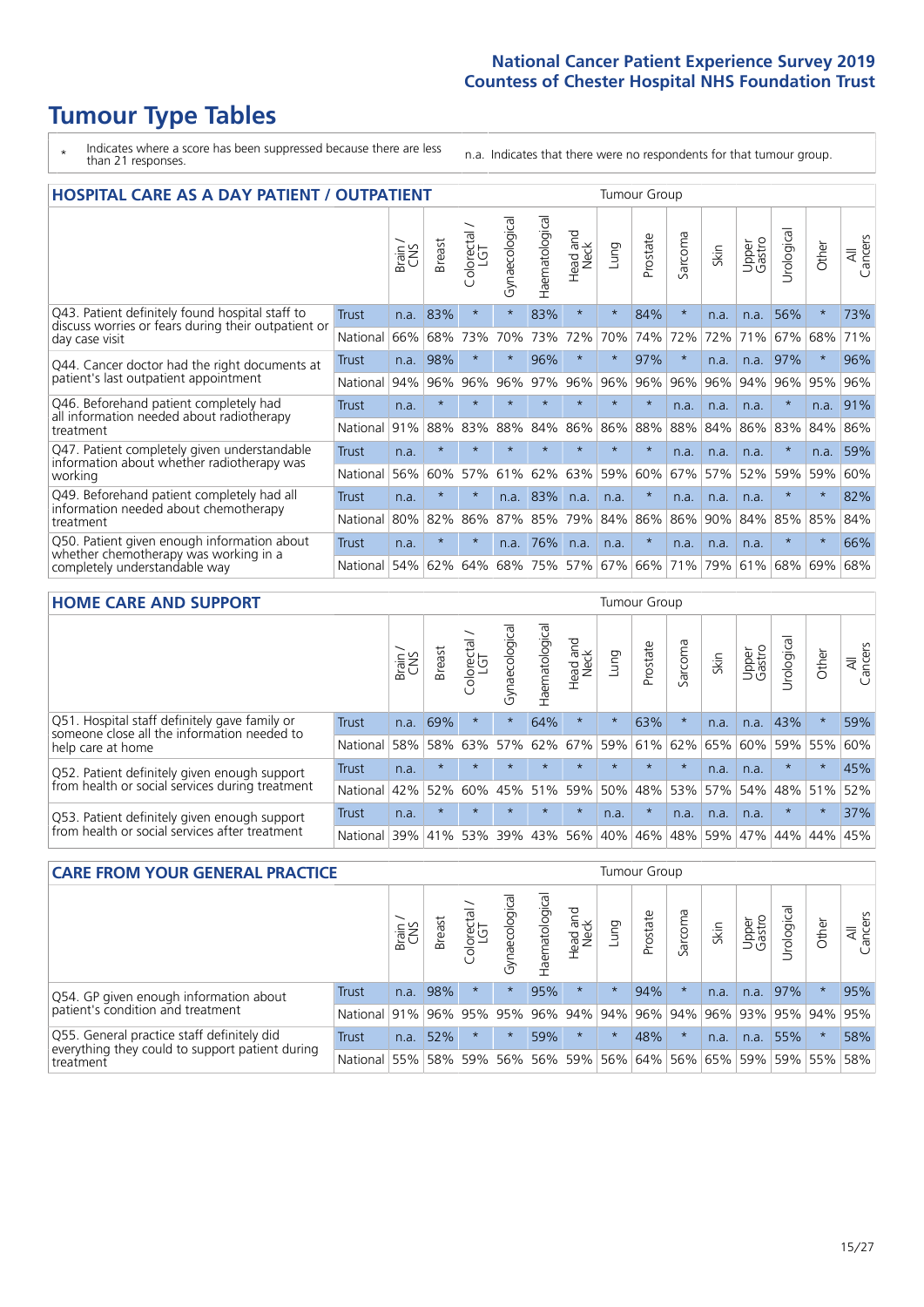# **Tumour Type Tables**

\* Indicates where a score has been suppressed because there are less than 21 responses.

n.a. Indicates that there were no respondents for that tumour group.

| <b>YOUR OVERALL NHS CARE</b> |       |               |                                       |                          |                |                   |                          |                                     |          |              |                 |            |                                    |                              |
|------------------------------|-------|---------------|---------------------------------------|--------------------------|----------------|-------------------|--------------------------|-------------------------------------|----------|--------------|-----------------|------------|------------------------------------|------------------------------|
|                              | Brain | <b>Breast</b> | ー<br>$\overline{e}$<br>Colorec<br>LGT | Gynaecological           | Haematological | Head and<br>Neck  | Lung                     | Prostate                            | Sarcoma  | Skin         | Upper<br>Gastro | Urological | Other                              | All<br>Cancers               |
| <b>Trust</b>                 | n.a.  | 85%           | $\star$                               | $\star$                  | 71%            | $\star$           | $\star$                  | 76%                                 | $\star$  | n.a.         | n.a.            | 68%        | $\star$                            | 74%                          |
| National                     | 60%   | 73%           | 73%                                   | 69%                      |                |                   | 73%                      | 75%                                 | 70%      | 79%          | 69%             |            | 68%                                | 73%                          |
| Trust                        | n.a.  | 58%           | $^\star$                              | $\star$                  | 64%            | $^\star$          | $\rightarrow$            | 36%                                 | $^\star$ | n.a.         | n.a.            | 23%        | $\ast$                             | 42%                          |
| National                     | 36%   |               | 40%                                   | 34%                      |                |                   |                          | 40%                                 | 34%      |              |                 |            |                                    | 38%                          |
| <b>Trust</b>                 | n.a.  | 91%           | $\star$                               | $\star$                  | 92%            | $\star$           | $\star$                  | 85%                                 | $\star$  | n.a.         | n.a.            | 68%        | $\star$                            | 85%                          |
| National                     | 85%   |               |                                       |                          |                |                   | 90%                      | 88%                                 | 88%      | 90%          |                 |            | 87%                                | 89%                          |
| <b>Trust</b>                 | n.a.  | 64%           | $^\star$                              | $\star$                  | 72%            | $\star$           | $\star$                  | 83%                                 | $\ast$   | n.a.         | n.a.            | 56%        | $\star$                            | 69%                          |
| National                     | 58%   |               | 73%                                   |                          |                |                   | 71%                      | 76%                                 | 68%      |              |                 |            | 64%                                | 69%                          |
| <b>Trust</b>                 | n.a.  | 19%           | $\star$                               | $\star$                  | 19%            | $\star$           | $\star$                  | 11%                                 | $\ast$   | n.a.         | n.a.            | 0%         | $\star$                            | 14%                          |
| National                     | 42%   |               | 32%                                   |                          |                |                   | 34%                      | 31%                                 | 36%      | 20%          |                 |            | 32%                                | 30%                          |
| Trust                        | n.a.  | 9.4           | $\star$                               | $\star$                  | 9.2            | $\star$           | $\star$                  | 8.6                                 | $\star$  | n.a.         | n.a.            | 8.2        | $\star$                            | 8.9                          |
| National                     | 8.6   | 8.9           | 8.8                                   | 8.7                      | 8.9            | 8.8               | 8.8                      | 8.8                                 | 8.8      | 8.9          | 8.7             | 8.7        | 8.7                                | 8.8                          |
|                              |       |               |                                       | 41%<br>90%<br>68%<br>30% | 88%            | 87%<br>66%<br>31% | 75%<br>36%<br>91%<br>66% | 73%<br>39%<br>90%<br>71%<br>33% 21% | 36%      | Tumour Group |                 | 44%<br>73% | 74%<br>$36\%$<br>86%<br>66%<br>36% | 33% 31%<br>85%<br>75%<br>21% |

Cancers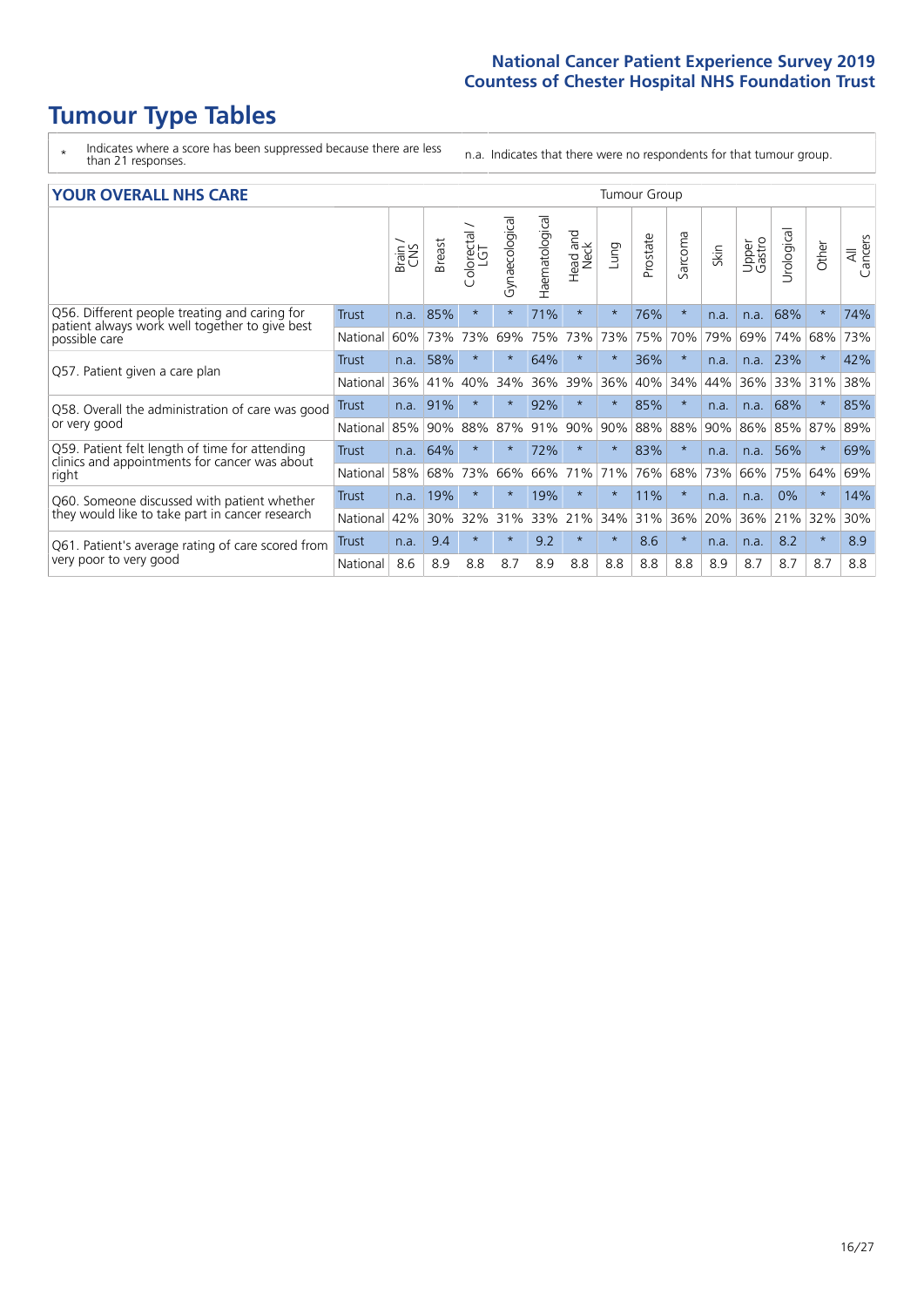### **Year on Year Charts**





#### **DIAGNOSTIC TESTS**





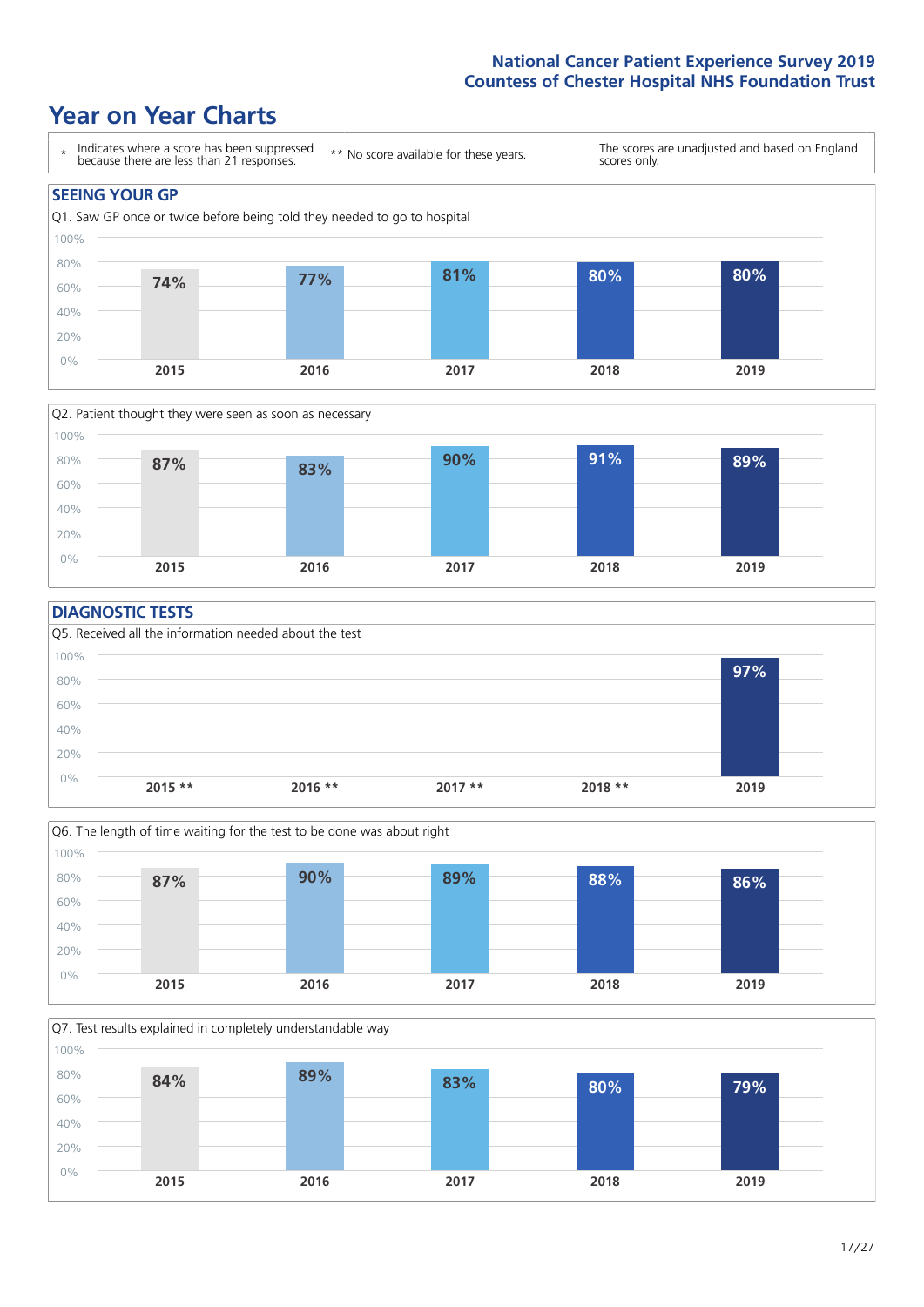







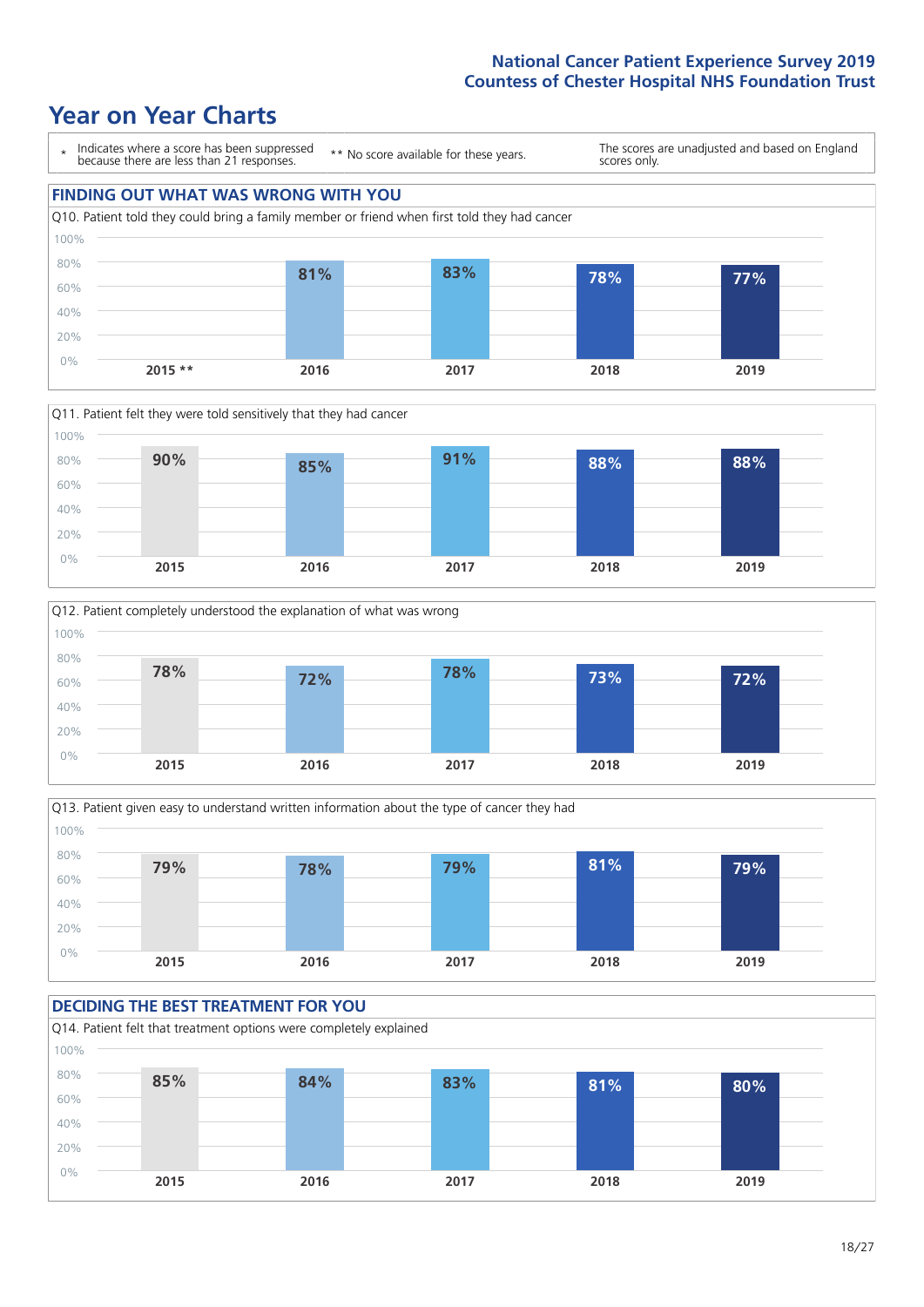





Q18. Patient definitely involved as much as they wanted in decisions about care and treatment  $0%$ 20% 40% 60% 80% 100% **2015 \*\* 2016 \*\* 2017 \*\* 2018 \*\* 2019 75%**

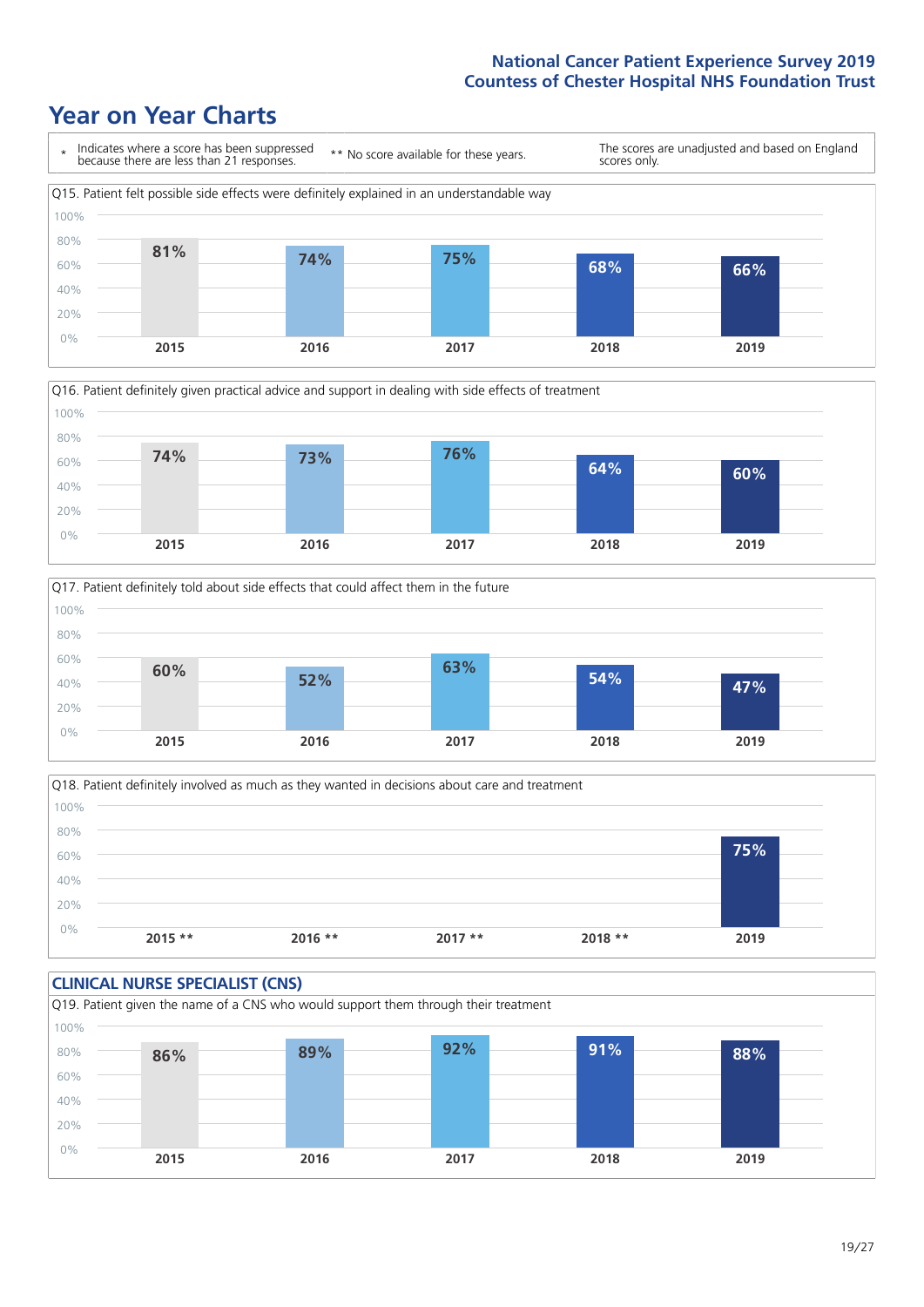







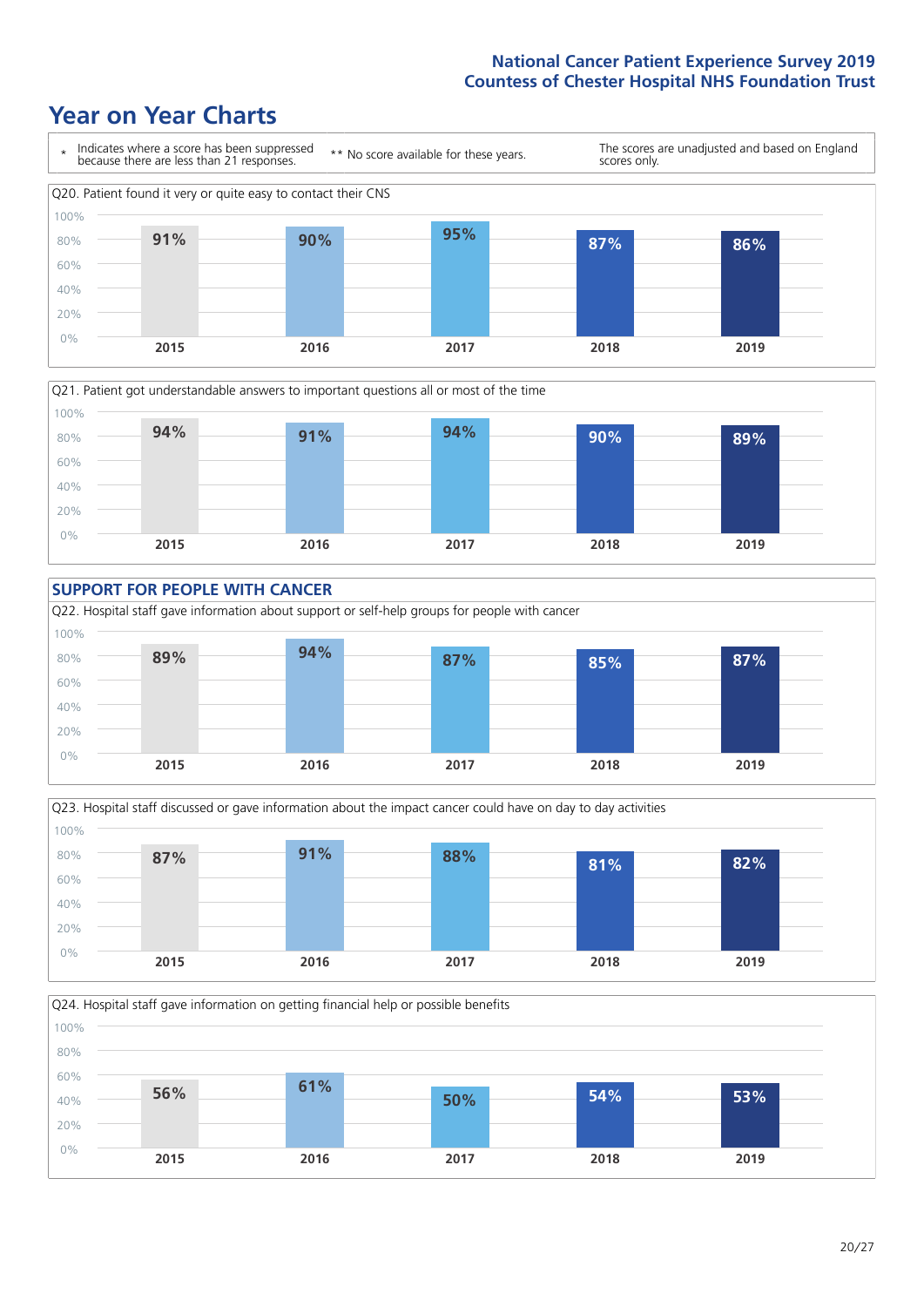### **Year on Year Charts**



#### **OPERATIONS**





#### **HOSPITAL CARE AS AN INPATIENT** Q30. Hospital staff didn't talk in front of patient as if patient wasn't there 0% 20% 40% 60% 80% 100% **2015 \*\* 2016 \*\* 2017 \*\* 2018 \*\* 2019 83%**

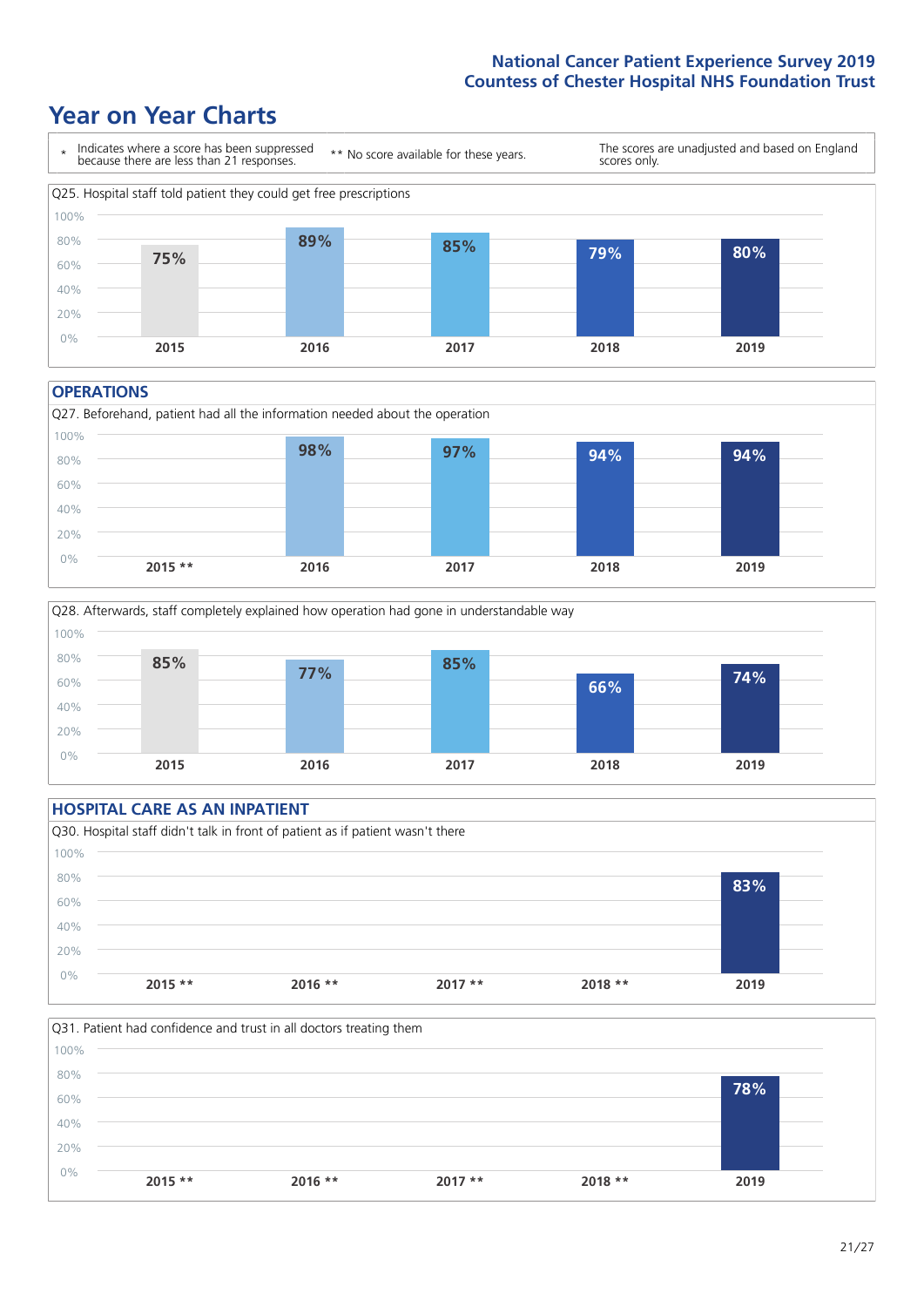







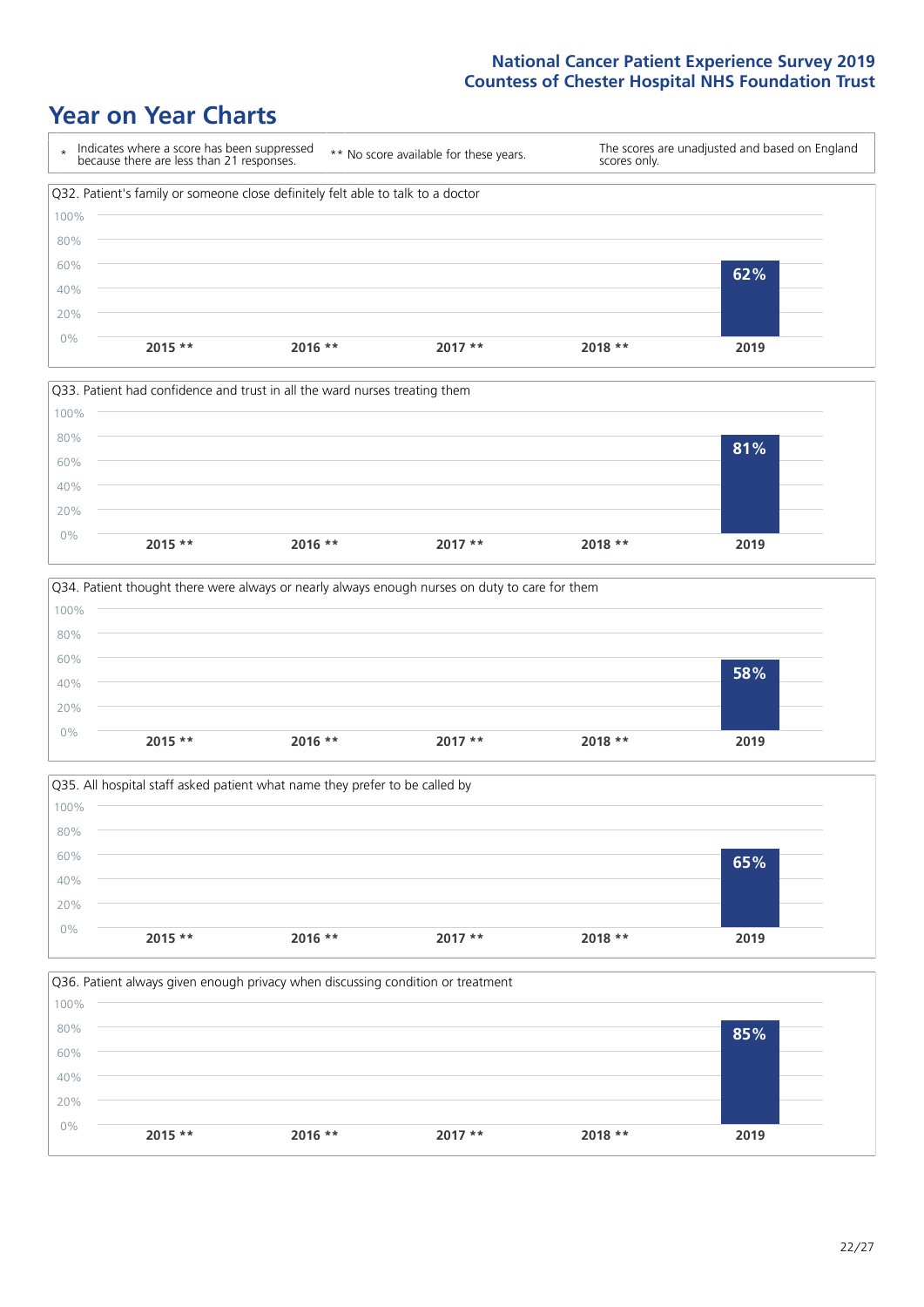







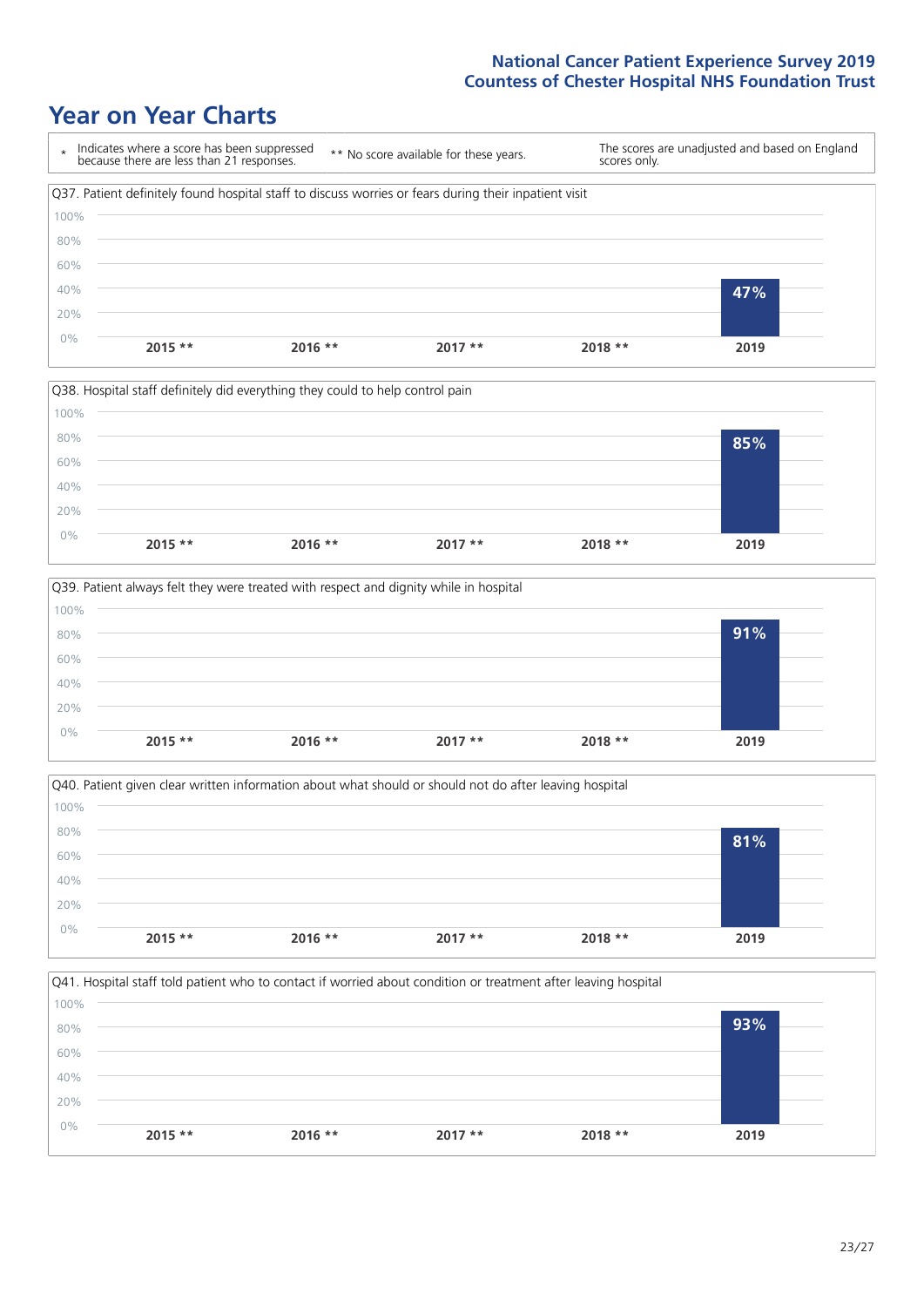







Q49. Beforehand patient completely had all information needed about chemotherapy treatment 0% 20% 40% 60% 80% 100% **2015 2016 2017 2018 2019 86% 90% 86% 74% 82%**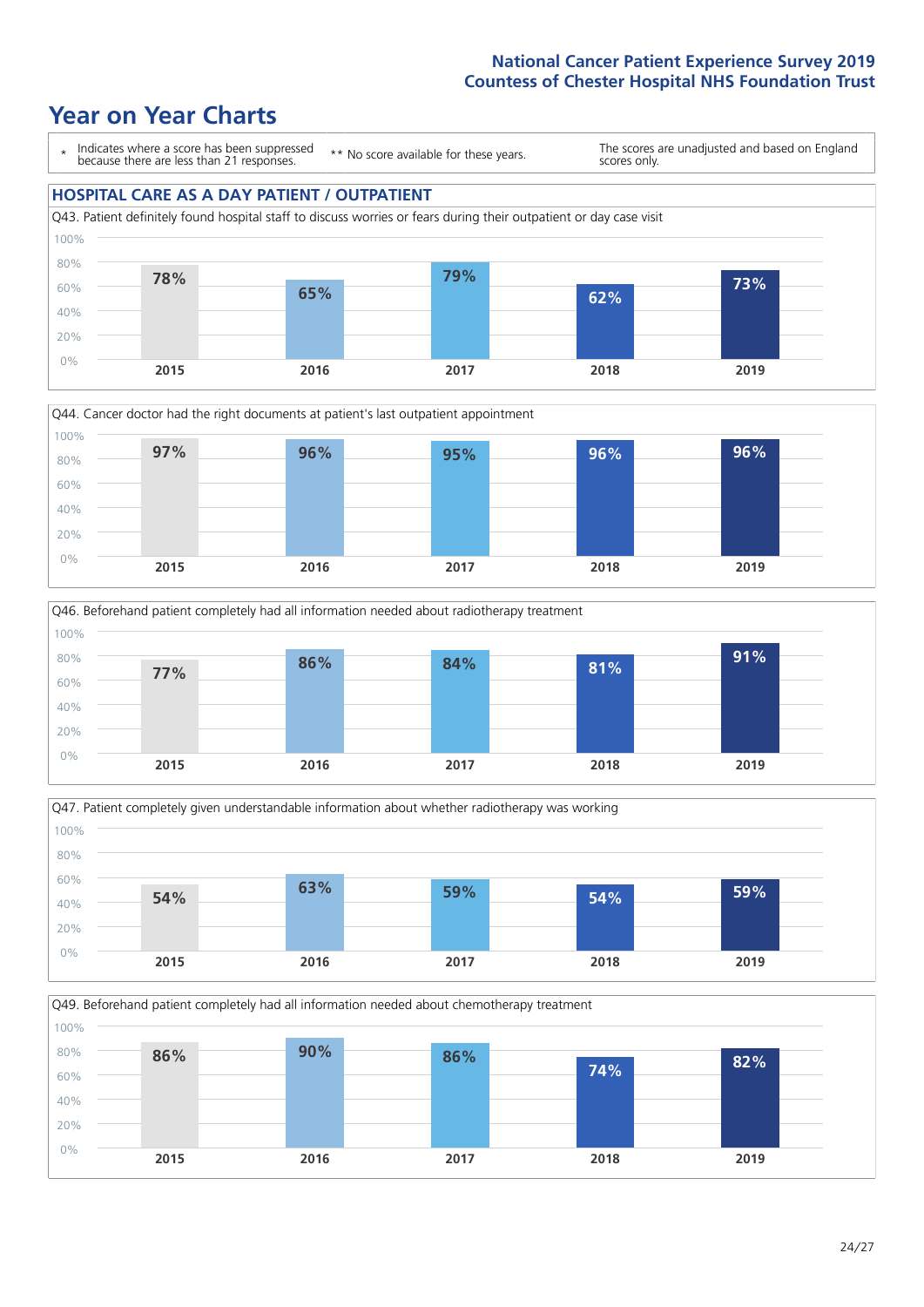### **Year on Year Charts**



#### **HOME CARE AND SUPPORT**







#### **CARE FROM YOUR GENERAL PRACTICE** Q54. GP given enough information about patient's condition and treatment 0% 20% 40% 60% 80% 100% **2015 2016 2017 2018 2019 97% 98% 97% 96% 95%**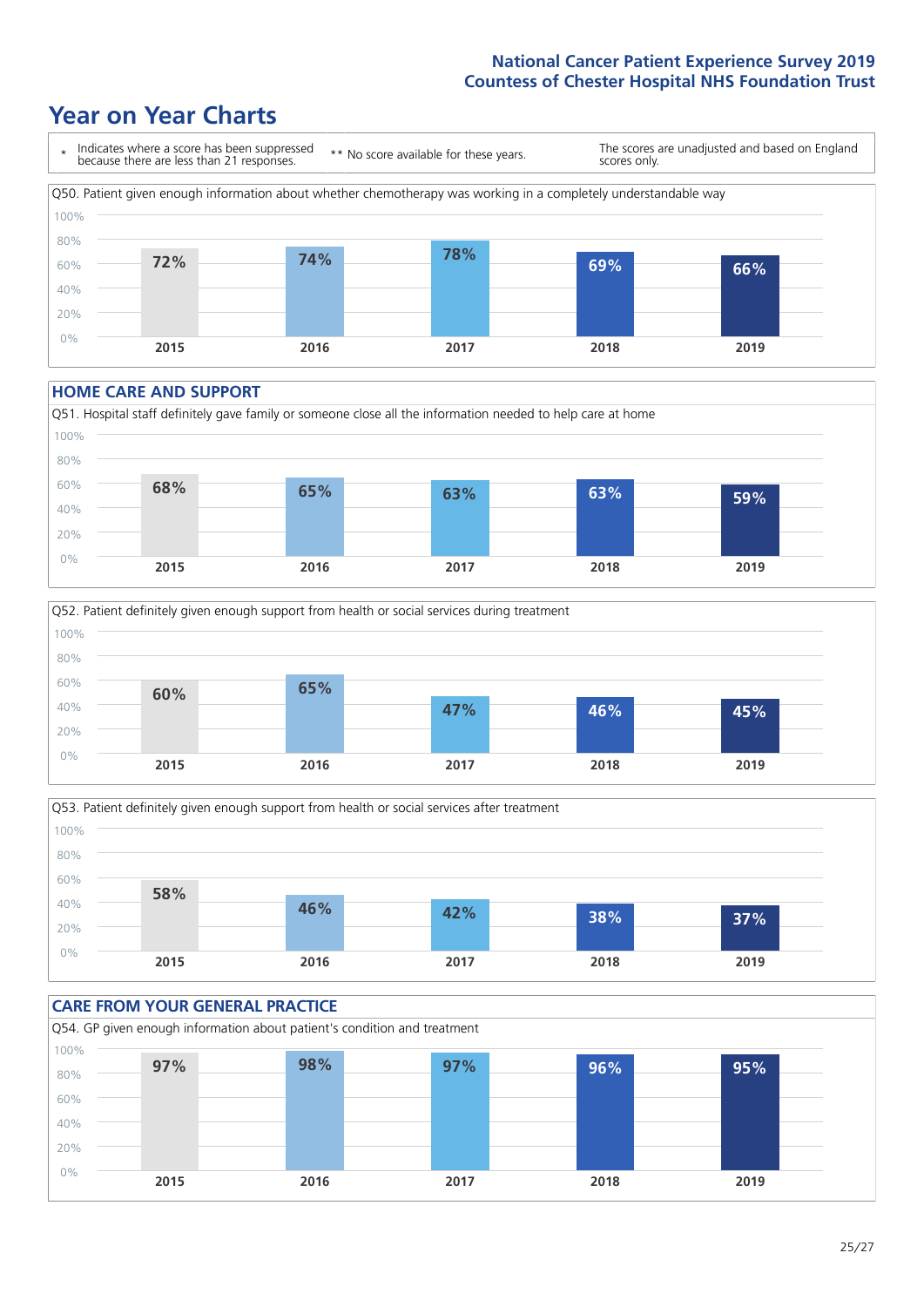### **Year on Year Charts**



#### **YOUR OVERALL NHS CARE**







Q59. Patient felt length of time for attending clinics and appointments for cancer was about right 100%